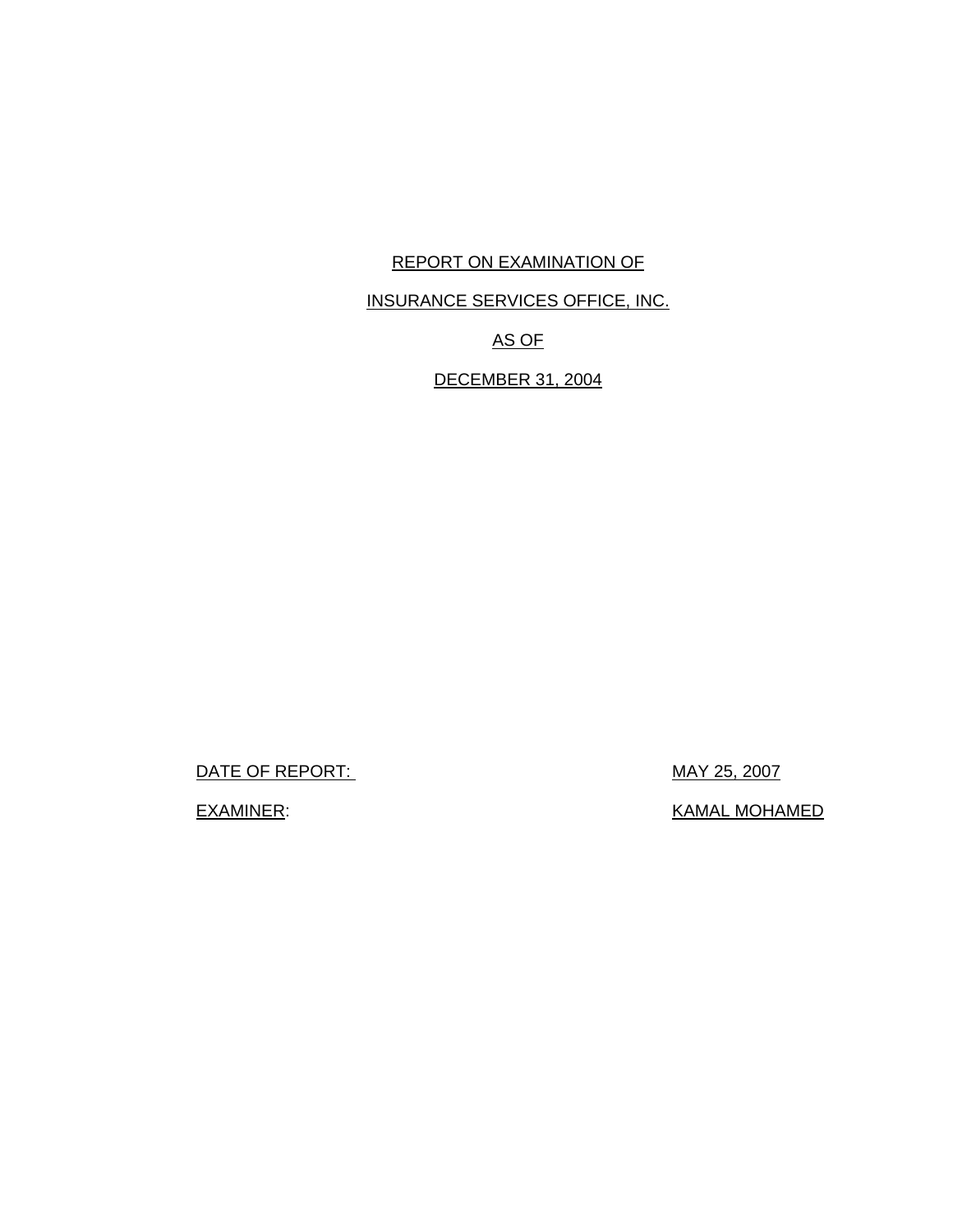

STATE OF NEW YORK INSURANCE DEPARTMENT 25 BEAVER STREET NEW YORK, NEW YORK 10004

David A. Paterson James J. Wrynn

Governor Superintendent Superintendent Superintendent Superintendent Superintendent Superintendent Superintendent Superintendent Superintendent Superintendent Superintendent Superintendent Superintendent Superintendent Sup

Honorable James J. Wrynn **Superintendent** New York, NY 10004

Sir:

Pursuant to instructions contained in Appointment No. 22428, dated October 27, 2005, I have made an examination into the conditions and affairs of the Insurance Services Office, Inc., as of December 31, 2004 and the following report thereon is respectfully submitted.

Whenever the designations "ISO" or "the corporation" appear herein without qualification, they should be understood to indicate the Insurance Services Office, Inc.

Whenever the term "Department" appears herein without qualification, it should be understood to mean the New York Insurance Department.

The examination was conducted at ISO's home office located at 545 Washington Boulevard, Jersey City, New Jersey and at offices of other entities as indicated in the report.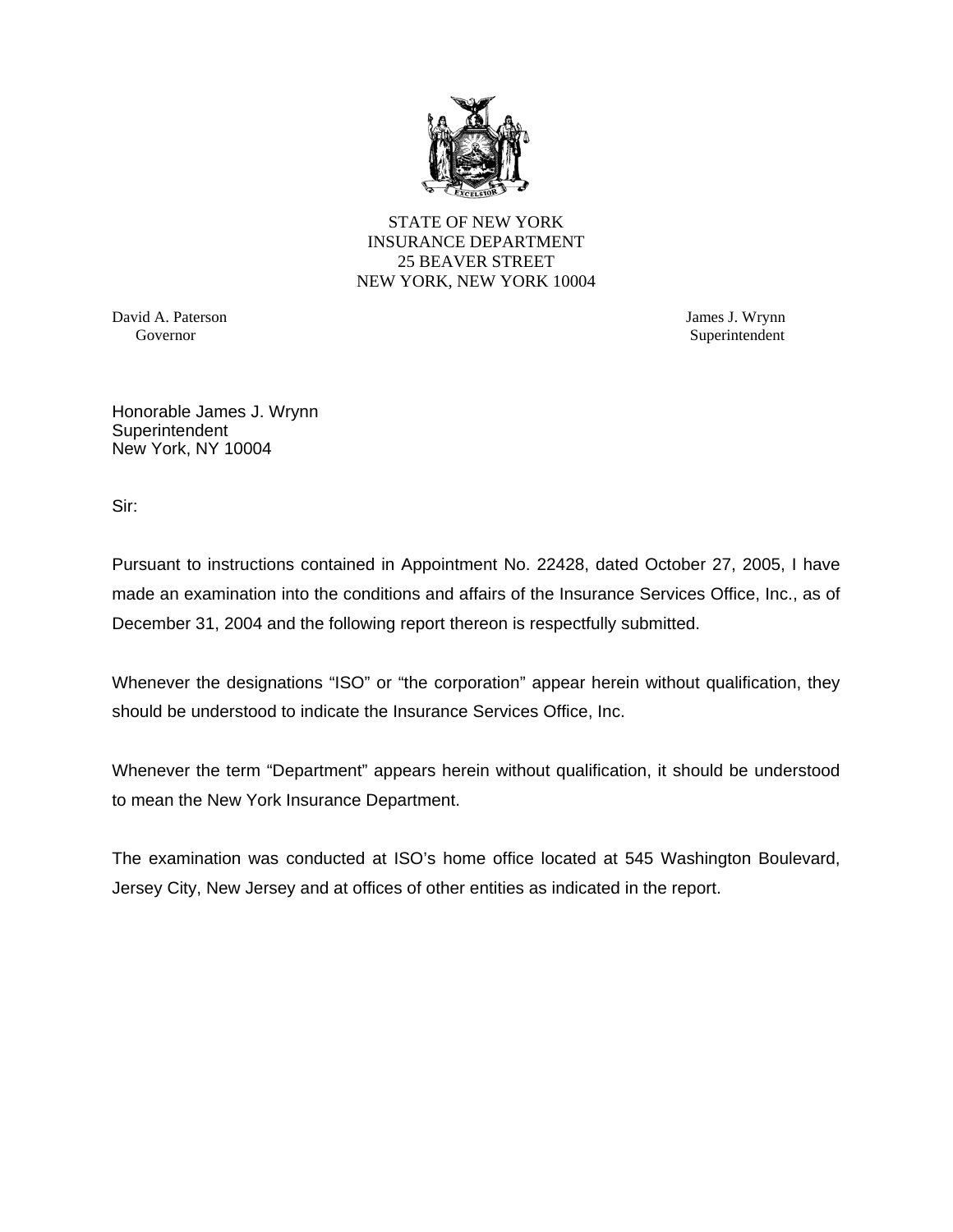# TABLE OF CONTENTS

## ITEM NO. PAGE NO

| 1.  |                         | Scope of Examination                                                 | 1              |  |  |  |  |
|-----|-------------------------|----------------------------------------------------------------------|----------------|--|--|--|--|
| 2.  |                         | Organization and Management                                          | 1              |  |  |  |  |
|     | a.                      | History                                                              | 1              |  |  |  |  |
|     | b.                      | Management                                                           | $\overline{2}$ |  |  |  |  |
|     | C.                      | Internal Organization                                                | 4              |  |  |  |  |
|     | d.                      | <b>Functions and Lines of Business Serviced</b>                      | 4              |  |  |  |  |
|     | е.                      | <b>Locations of Offices</b>                                          | 5              |  |  |  |  |
|     | f.                      | Licenses                                                             | 5              |  |  |  |  |
|     | g.                      | Members, subscribers and service purchasers                          | 5              |  |  |  |  |
| 3.  |                         | <b>Statistical Plans and Filings</b>                                 | 6              |  |  |  |  |
| 4.  |                         | Significant Program and Rate Level Changes                           | 8              |  |  |  |  |
|     | a.                      | <b>Advisory Prospective Loss Costs</b>                               | 8              |  |  |  |  |
|     | b.                      | Policy Forms, Endorsements and Program Manuals                       | 10             |  |  |  |  |
| 5.  |                         | Methodology of Notification of Approval for Forms,                   |                |  |  |  |  |
|     |                         | <b>Rules &amp; Loss Costs</b>                                        | 10             |  |  |  |  |
| 6.  |                         | Assessments and Incentive Programs                                   | 11             |  |  |  |  |
|     | a.                      | <b>Assessment Fees and Charges</b>                                   | 11             |  |  |  |  |
|     | b.                      | Incentive Assessment Program                                         | 11             |  |  |  |  |
|     | 7. Financial Statements |                                                                      |                |  |  |  |  |
|     |                         | 8. Data Verification Procedures, Information System and Field Review | 11             |  |  |  |  |
|     | a.                      | Data Collection and Quality Control Procedures                       | 12             |  |  |  |  |
|     | b.                      | <b>Information System</b>                                            | 14             |  |  |  |  |
|     | c.                      | Field Review of Company Compliance                                   | 16             |  |  |  |  |
| 9.  |                         | ISO's Function as a Central Organization for Automobile Loss         |                |  |  |  |  |
|     |                         | Reporting                                                            | 17             |  |  |  |  |
| 10. |                         | Compliance with Prior Report on Examination                          | 17             |  |  |  |  |
| 11. |                         | <b>Current Comments and Recommendations</b>                          |                |  |  |  |  |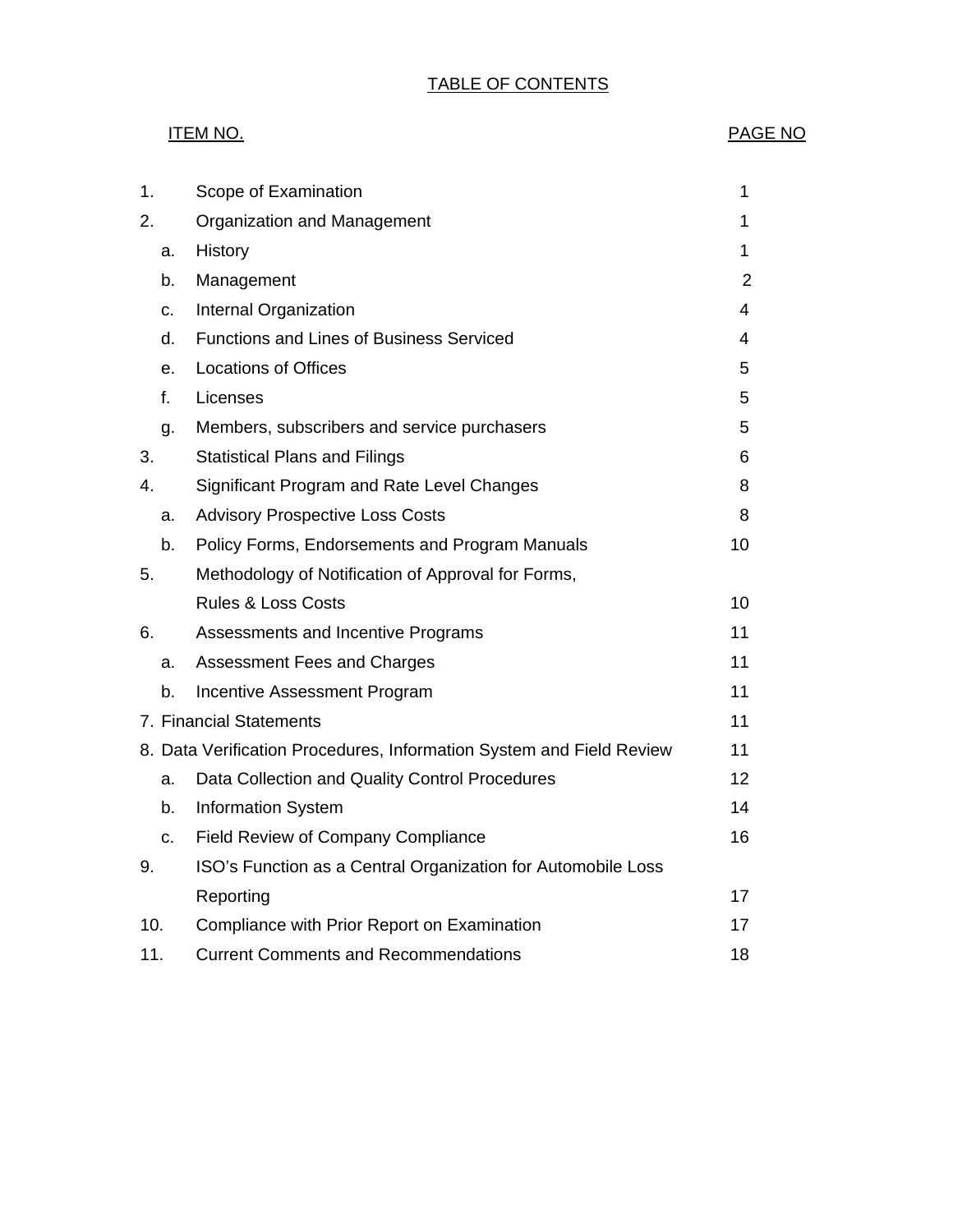#### 1. SCOPE OF EXAMINATION

Pursuant to §309(b)(3) of the New York Insurance Law ("NYIL"), the superintendent is charged with conducting an examination, at least once in every five years, of every rate service organization which makes or files rates. Accordingly, the current examination covers the period January 1, 2000 through December 31, 2004. The prior examination was made as of December 31, 1993. The examination included a review of those items as called for in the Rating/Statistical Organization section of the Market Regulation Handbook of the National Association of Insurance Commissioners, as well as a review of assessments, disbursements and those records deemed necessary to accomplish an analysis of ISO's operations.

#### 2. ORGANIZATION AND MANAGEMENT

#### a. <u>History</u>

The Insurance Services Office was formed on April 1, 1971 as a national voluntary, non-profit unincorporated association of insurers through the consolidation of various state, regional and national rating bureaus for various lines of property/casualty insurance. Over the decades that followed its formation, ISO made a series of changes in its operations and structure. Effective January 1, 1983, Insurance Services Office changed its legal form from that of a non-profit association to that of a non-profit corporation. Its name changed from Insurance Services Office to Insurance Services Office, Inc. (ISO). By 1989, ISO started making advisory loss costs instead of advisory rates, and transferred complete decision making authority on all rate related matters, including actuarial methodology, to ISO staff from insurer committees. By 1994, insurers relinquished control of ISO to a member board that included seven non-insurer directors. In 1997, ISO became an independent for-profit corporation. Insurers may only own stock in ISO that have very restricted voting rights, primarily limited to the election of a minority of the board of directors and matters involving a substantial change to the structure or business purposes of the corporation.

ISO and its domestic subsidiaries as of 2004 were incorporated under the laws of the State of Delaware. Also, ISO had two UK subsidiaries in 2004.

On April 17, 2001, ISO informed the Department of the relocation of the home office from New York City to its current address in Jersey City, New Jersey effective May 1, 2001.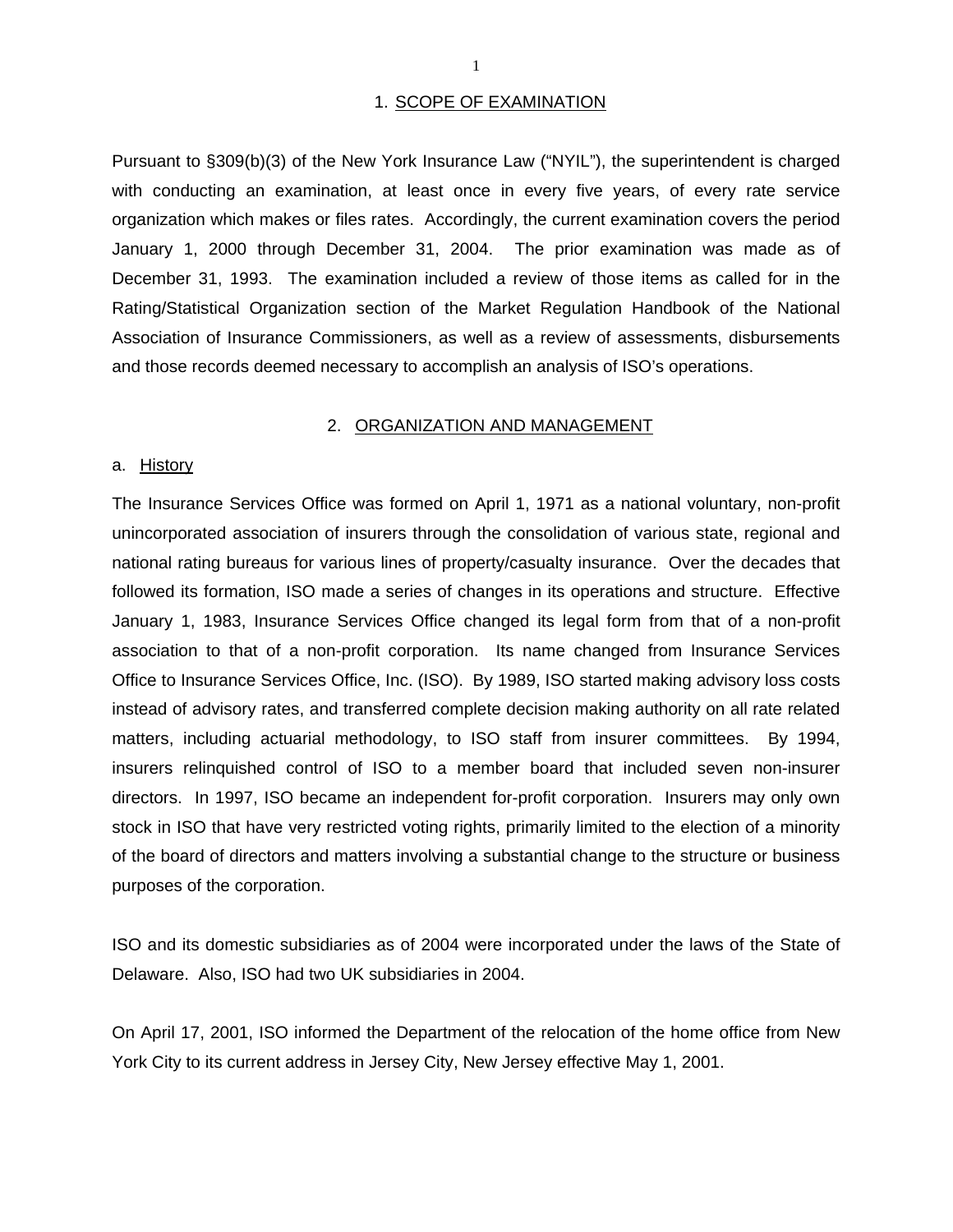<span id="page-4-0"></span>ISO Data, Inc., a subsidiary of ISO, applied to the Department for designation as a statistical agent on July 6, 2001 in accordance with section 2313(b) of New York Insurance Law (NYIL) and it was acknowledged and placed on file by the Department on July 13, 2001.

#### b. Management

In accordance with the Certificate of Incorporation of ISO, there shall be 11 directors or such greater number as may be determined by resolution of the board. At least seven of the directors should be persons who are not employed by a competitor of the corporation or an insurer; and at least three of the directors need to be senior officers employed by members and one director should be the chief executive officer of the corporation.

The board of directors elects the Chairman. The Chairman may appoint or remove, with the approval of the finance committee, if any, or the board of directors, other officers of the corporation, including, but not limited to, a president, one or more executive vice-presidents, one or more senior vice presidents, one or more vice-presidents and a secretary. The board of directors also elects the chief executive officer. The chief executive officer has the authority to direct and supervise all activities of all officers and employees. The chairman and the chief executive officer, subject to the direction of the board, have the authority to represent the corporation in any matter.

To the extent permitted by law, the board of directors may delegate to committees established pursuant to the certificate of incorporation or the by-laws or to the Chairman such matters which it deems appropriate under policy which it may establish. As of December 31, 2004 there were five committees of the board. These were the Nominating Committee, the Finance and Investment Committee, the Executive Committee, the Audit Committee, and the Compensation Committee.

In addition to the committees of the board, ISO has established User Advisory Panels and Liaison Panels. User advisory panels have no decision making authority but make recommendations in their area of expertise. Commercial Lines, Personal Lines, and Actuarial Advisory Panels are some of the user advisory panels. Members of user advisory panels are employees of suitable senior position of a member or a subscriber of the corporation. National, regional and/or state liaison panels are established for the purpose of obtaining input and comment with respect to matters of significant concern from such non-insurers and non-insurer industry organizations, including but not limited to, associations of agents, brokers, underwriters, actuaries, regulators and risk managers.

The members of the board as of December 31, 2004 were as follows:

2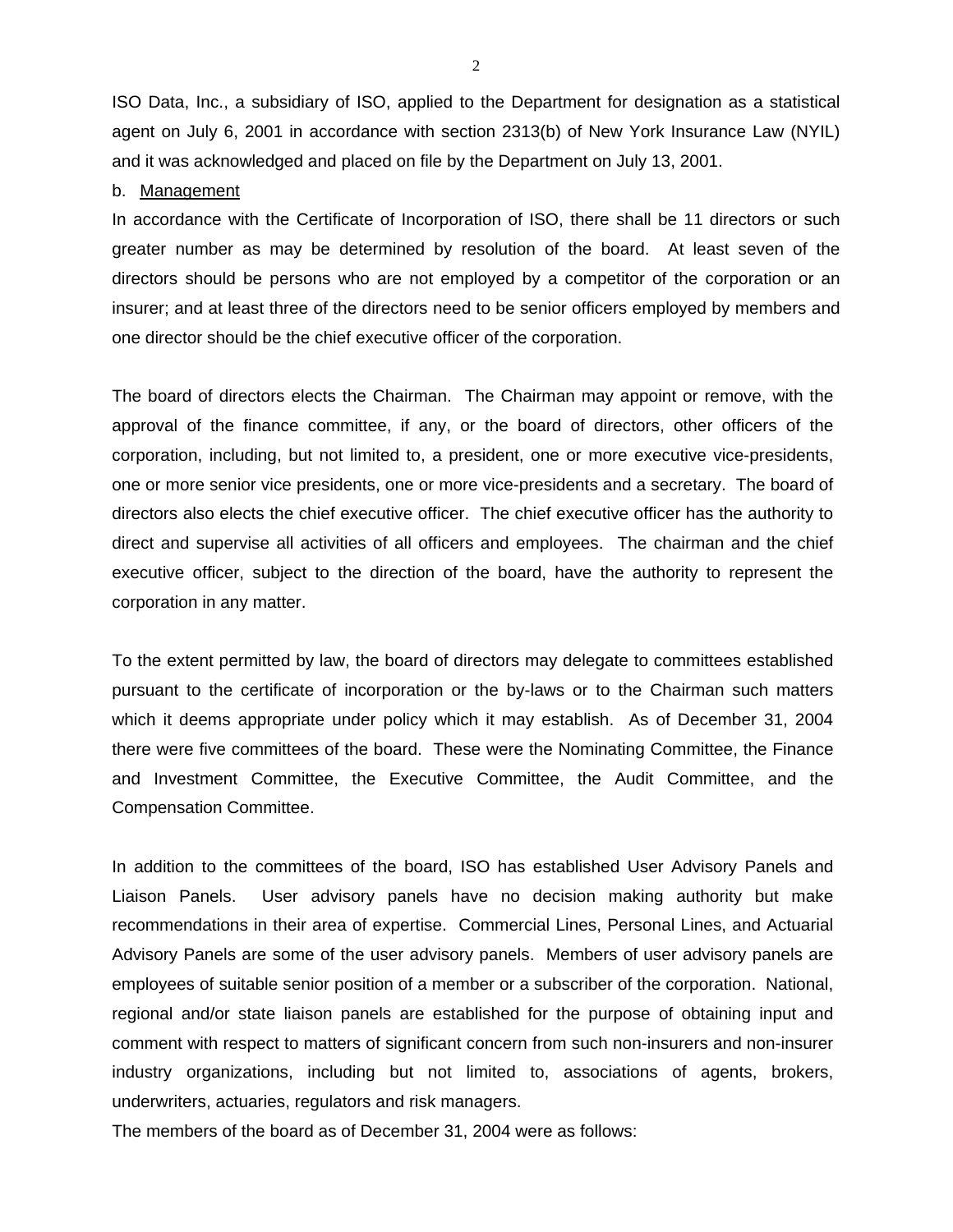| <b>NAME</b>             | PRINCIPAL AFFILIATION                                                                                    |  |  |  |  |  |  |
|-------------------------|----------------------------------------------------------------------------------------------------------|--|--|--|--|--|--|
| Joseph P. Brandon       | Chairman and Chief Executive Officer, General Re<br>Corporation                                          |  |  |  |  |  |  |
|                         |                                                                                                          |  |  |  |  |  |  |
| J. Hyatt Brown          | Chairman and Chief Executive Officer, Brown & Brown,<br>Inc.                                             |  |  |  |  |  |  |
|                         |                                                                                                          |  |  |  |  |  |  |
| Frank J. Coyne          | Chairman, Insurance Services Office, Inc.                                                                |  |  |  |  |  |  |
| Glen A. Dell            | Partner, MapleWood Equity Partners LP                                                                    |  |  |  |  |  |  |
|                         |                                                                                                          |  |  |  |  |  |  |
| Henry J. Fienberg       | Partner, Technology Crossover Venture                                                                    |  |  |  |  |  |  |
|                         |                                                                                                          |  |  |  |  |  |  |
| Christopher M. Foskett  | Managing Director, Global Sales and Marketing, Citigroup<br><b>Global Transactions Services</b>          |  |  |  |  |  |  |
|                         |                                                                                                          |  |  |  |  |  |  |
| Constantine P. lordanou | President and Chief Executive Officer, Arch Capital Group<br>Limited                                     |  |  |  |  |  |  |
|                         |                                                                                                          |  |  |  |  |  |  |
| John F. Lehman, Jr.     | Chairman, J. F. Lehman & Company                                                                         |  |  |  |  |  |  |
|                         |                                                                                                          |  |  |  |  |  |  |
| Samuel G. Liss          | Executive Vice President, St. Paul Travelers Companies                                                   |  |  |  |  |  |  |
| Andrew G. Mills         | Former Chief Executive Officer, Financial and Professional<br>Publishing, Thompson Corporation           |  |  |  |  |  |  |
|                         |                                                                                                          |  |  |  |  |  |  |
| Arthur J. Rothkopf      | General Counsel, U. S. Chamber of Commerce                                                               |  |  |  |  |  |  |
|                         |                                                                                                          |  |  |  |  |  |  |
| Barbara D. Stewart      | President, Stewart Economics, Inc.                                                                       |  |  |  |  |  |  |
| David B. Wright         | Executive Vice President, Office of the CEO, Strategic<br>Alliances and Global Accounts, EMC Corporation |  |  |  |  |  |  |

The principal officers of ISO as of December 31, 2004 were as follows:

| Name               | Title                           |  |  |  |  |
|--------------------|---------------------------------|--|--|--|--|
|                    |                                 |  |  |  |  |
| Frank J. Coyne     | Chairman, President, & CEO      |  |  |  |  |
|                    |                                 |  |  |  |  |
| Carole J. Banfield | <b>Executive Vice President</b> |  |  |  |  |
|                    |                                 |  |  |  |  |

| Kenneth G. Geraghty  | Officer                                 |  |  | Executive Vice President, and Chief Financial |
|----------------------|-----------------------------------------|--|--|-----------------------------------------------|
|                      |                                         |  |  |                                               |
| Scott G. Stephenson  | <b>Executive Vice President</b>         |  |  |                                               |
|                      |                                         |  |  |                                               |
| Joseph P. Giasi, Jr. | Senior Vice President, General Counsel, |  |  | and                                           |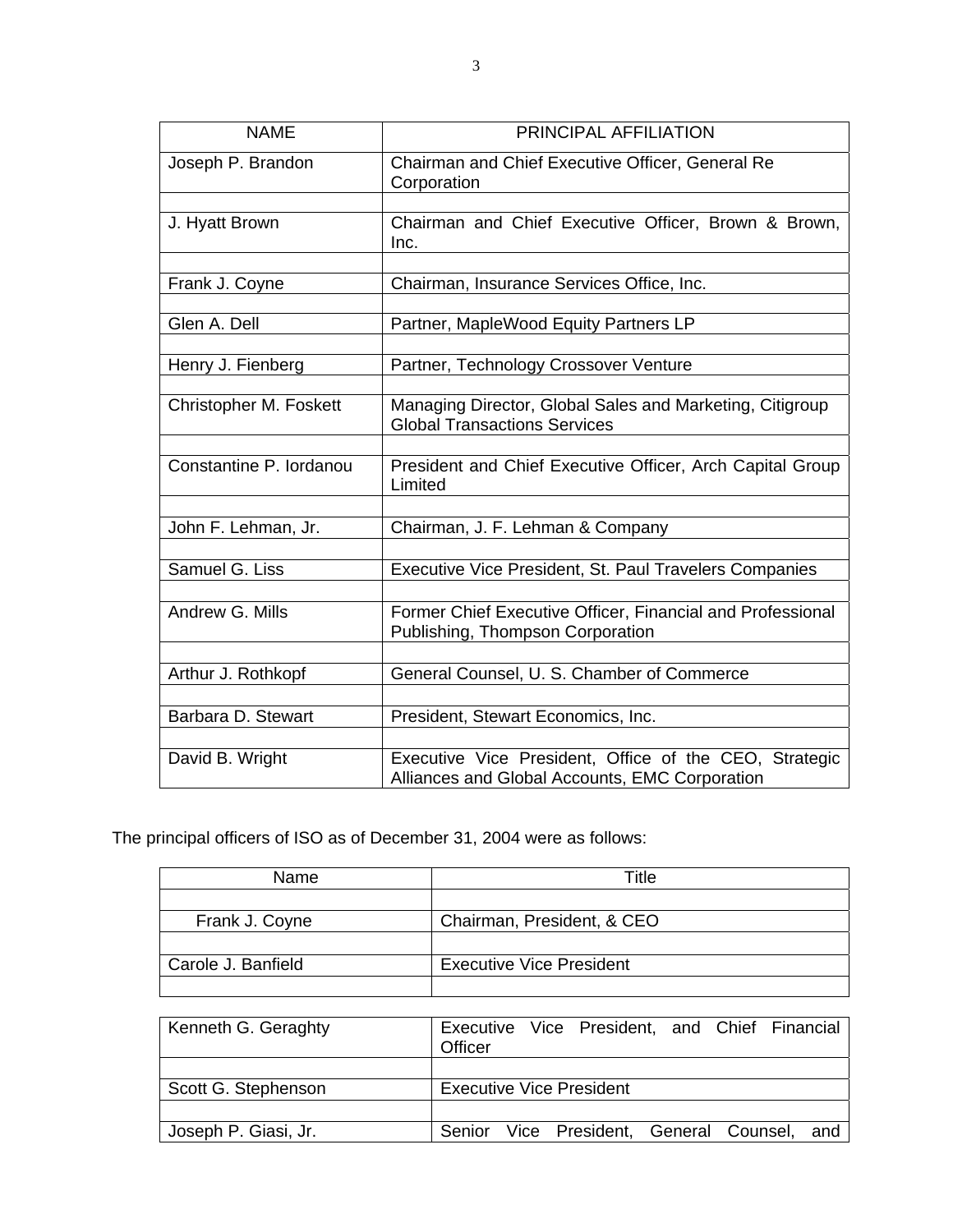|                     | <b>Corporate Secretary</b>                          |  |  |  |  |
|---------------------|-----------------------------------------------------|--|--|--|--|
|                     |                                                     |  |  |  |  |
| Richard P. Boehning | Senior Vice President and President - AISG          |  |  |  |  |
|                     |                                                     |  |  |  |  |
| John McCue          | Senior Vice President, Sales and Marketing          |  |  |  |  |
|                     |                                                     |  |  |  |  |
| Patrick McLaughlin  | Senior Vice President, Risk Decision Services       |  |  |  |  |
|                     |                                                     |  |  |  |  |
| Roy S. Nicolosi     | Senior Vice President and Chief Information Officer |  |  |  |  |
|                     |                                                     |  |  |  |  |
| Kevin B. Thompson   | Senior Vice President, Insurance Lines Services     |  |  |  |  |

### c. Internal Organization

ISO has several departments to conduct its various functions. These include Insurance Services, Government Relations and Data Management, Risk Decision Services (RDS), Finance and Corporate Center, Information Systems and Technology (IST), Non-Rate Service Organization Units, Sales and Marketing, and Legal departments.

### d. Functions and Lines of Business Serviced

As a rate service organization, licensed in accordance with section 2313(b) – NYIL, ISO performs the following functions:

- Prepares, files and distributes manuals of advisory prospective loss costs, territory definitions, rules, forms and other supplementary rating information.
- Promulgates specific commercial property loss costs based on Specific Commercial Property Evaluation Schedule.
- Promulgates community Public Protection Classifications based on the Fire Suppression Rating Schedule.
- Promulgates community ratings based on the Building Code Effectiveness Grading Schedule (BCEGS).

ISO also produces various reports that provide detailed risk and hazard analyses of specific properties that insurers may use in underwriting, rating and loss control.

ISO Data, Inc., a subsidiary of ISO, is a designated statistical agent in accordance with section 2315-NYIL. It collects and compiles data from participating companies. The composite statistical report is filed with state regulators and then made available to companies.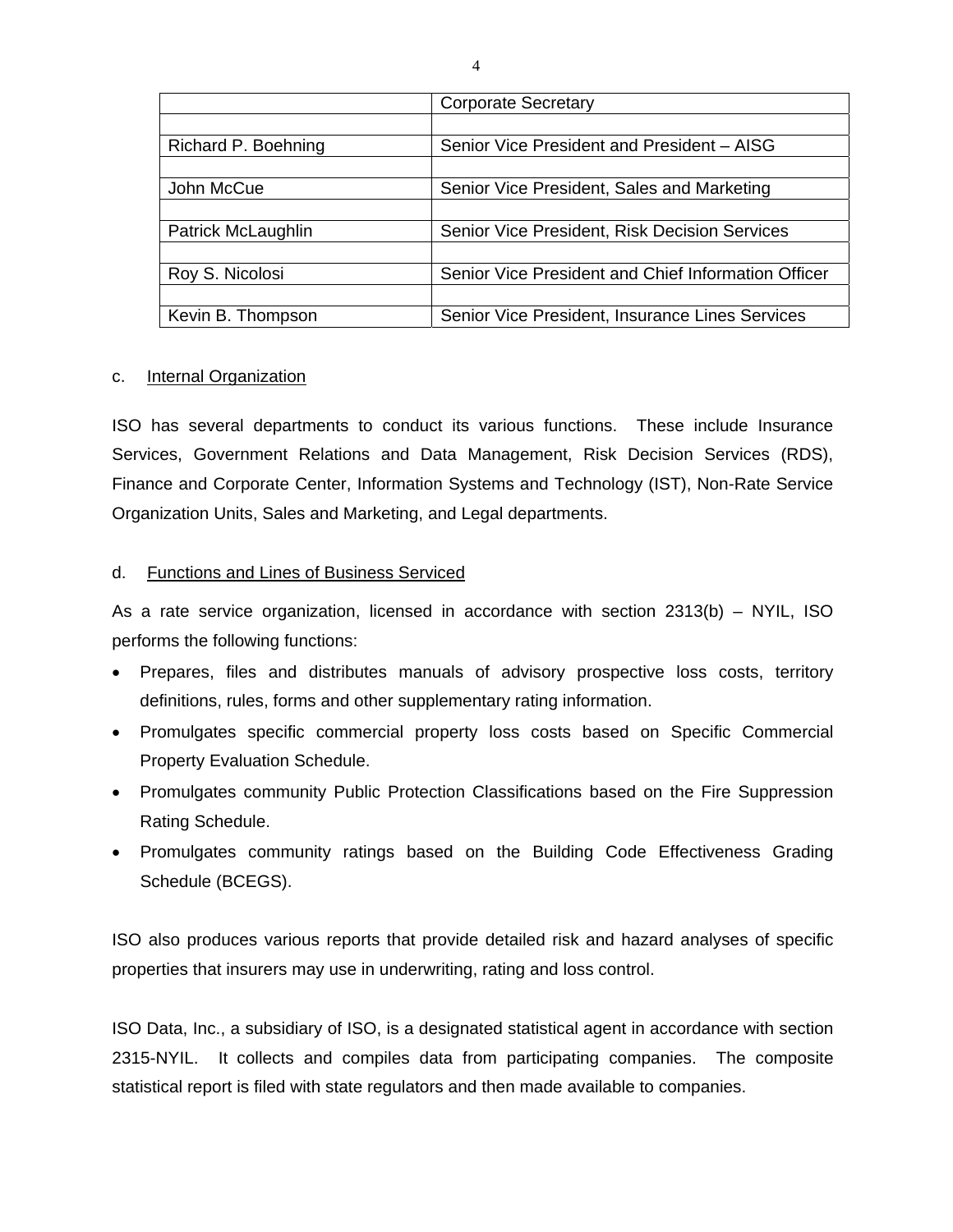<span id="page-7-0"></span>In accordance with Article IX of ISO's by-laws, the lines of insurance serviced by ISO include: Private Passenger Automobile, Homeowners, Dwelling Fire and Allied Lines, Inland Marine, Commercial Fire and Allied Lines, Commercial Multiple Line, Commercial Automobile, Nuclear Energy Liability, Boiler and Machinery, General Liability, Crime, Fidelity, Forgery and Theft, Glass, Farm and Farmowners, and Professional Liability.

#### e. Locations of Offices

ISO is headquartered at 545 Washington Boulevard, Jersey City, New Jersey. In addition, ISO has six Regional Field Offices located in Lisle, Illinois; Quincy, Massachusetts; Trenton, New Jersey; Atlanta, Georgia; Dallas, Texas; San Francisco, California and a federal affairs office in Washington, DC.

### f. Licenses

ISO is licensed as a rate service organization in New York in accordance with section 2313(b) of New York Insurance Law (NYIL). According to ISO, it is also licensed in all other states, the District of Columbia, Guam, the US Virgin Islands and Puerto Rico.

### g. Members, Subscribers and Service Purchasers

An insurer may participate with ISO in different categories in different jurisdictions and in different lines or subdivisions of lines of insurance. ISO has three categories of participants: member, subscriber, and service purchaser.

Members are insurers authorized by applicable law to write a line of insurance in a jurisdiction of the United States where ISO is authorized to act by applicable law as a rate service organization. Insurers must apply for membership in accordance with the forms and procedures of ISO; and must purchase or contract to purchase services furnished by ISO or any of its subsidiaries. As provided in Article IV and VI of the by-laws of the corporation, senior officers of members are eligible for election as Class B Directors and members' employees of suitable senior position are eligible to serve on user advisory and other panels of the corporation.

Subscribers are insurers authorized by applicable law to write a line of insurance in a jurisdiction of the United States where ISO is authorized to act by applicable law as a rate service organization. Insurers must apply for subscribership in accordance with the forms and procedures of ISO and must purchase or contract to purchase services furnished by ISO or any of its subsidiaries. As provided in Article VII of the bylaws, subscribers' employees of suitable senior position are eligible to serve on user advisory and other panels of the corporation. No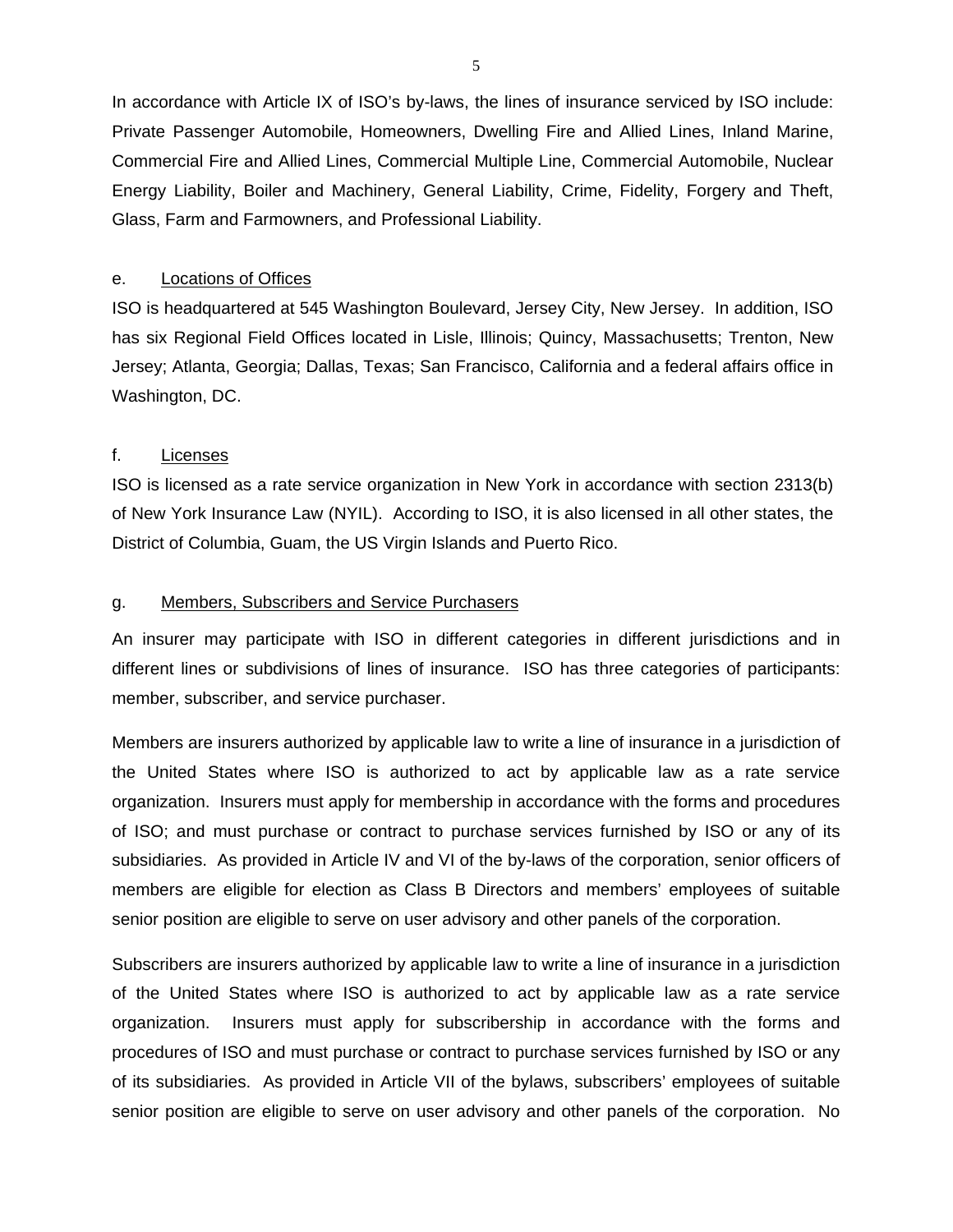<span id="page-8-0"></span>employee of a subscriber may serve on the board of directors or on any committee of the board of directors.

Service purchasers are any persons or entities which have purchased or contracted to purchase services furnished by ISO but do not qualify or have not applied for membership or subscribership and which, in accordance with the forms and procedures of ISO have applied to be service purchasers. Employees of service purchasers are not eligible to serve on the board of directors or any panels of ISO.

### 3. STATISTICAL PLANS AND FILINGS

ISO Data, Inc. maintains the statistical plans filed with regulators and the databases by line of insurance. There are three types of statistical plans: the Commercial Lines Statistical Plan (CLSP), the Personal Lines Statistical Plan – Other than Automobile (PLSP-OTA) and the Personal Automobile Statistical Plan (PASP).

In general, the statistical plans define the statistical reporting requirements in accordance with the requirements of section 2315-NYIL and the requirements of other States. Such requirements include the specification of data elements, the coding of the data elements, the codes for information on an insurer's premiums and losses, and the record layouts for formatting information from insurance contracts in a comprehensive manner. The source of statistical data needed for complying with various state filing requirements is an insurance company's individual policies. The statistical data, which contains information regarding insurance coverage, premium, loss experience and other pertinent information, is maintained by the statistical agent in statistical databases.

The CLSP consists of two types of plans known as the Commercial Statistical Plan (CSP) and the Commercial Minimum Statistical Plan (CMSP). These plans require reporting of data at different levels for: Commercial Fire and Allied Lines, Farmowners/Ranchowners, Commercial Inland Marine, Medical Professional Liability, General Liability, Commercial Automobile, Fidelity and Forgery, Glass, Crime/Burglary and Theft, Boiler and Machinery, Commercial Earthquake, and Businessowners.

PLSP-OTA collects data for: Homeowners, Tenants and Condominiums, Mobilehomes, Dwelling, Earthquake, Inland Marine, and Liability other than Automobile. Effective January 1, 2000, the personal lines minimum statistical plan - other than automobile (PLMSP-OTA) was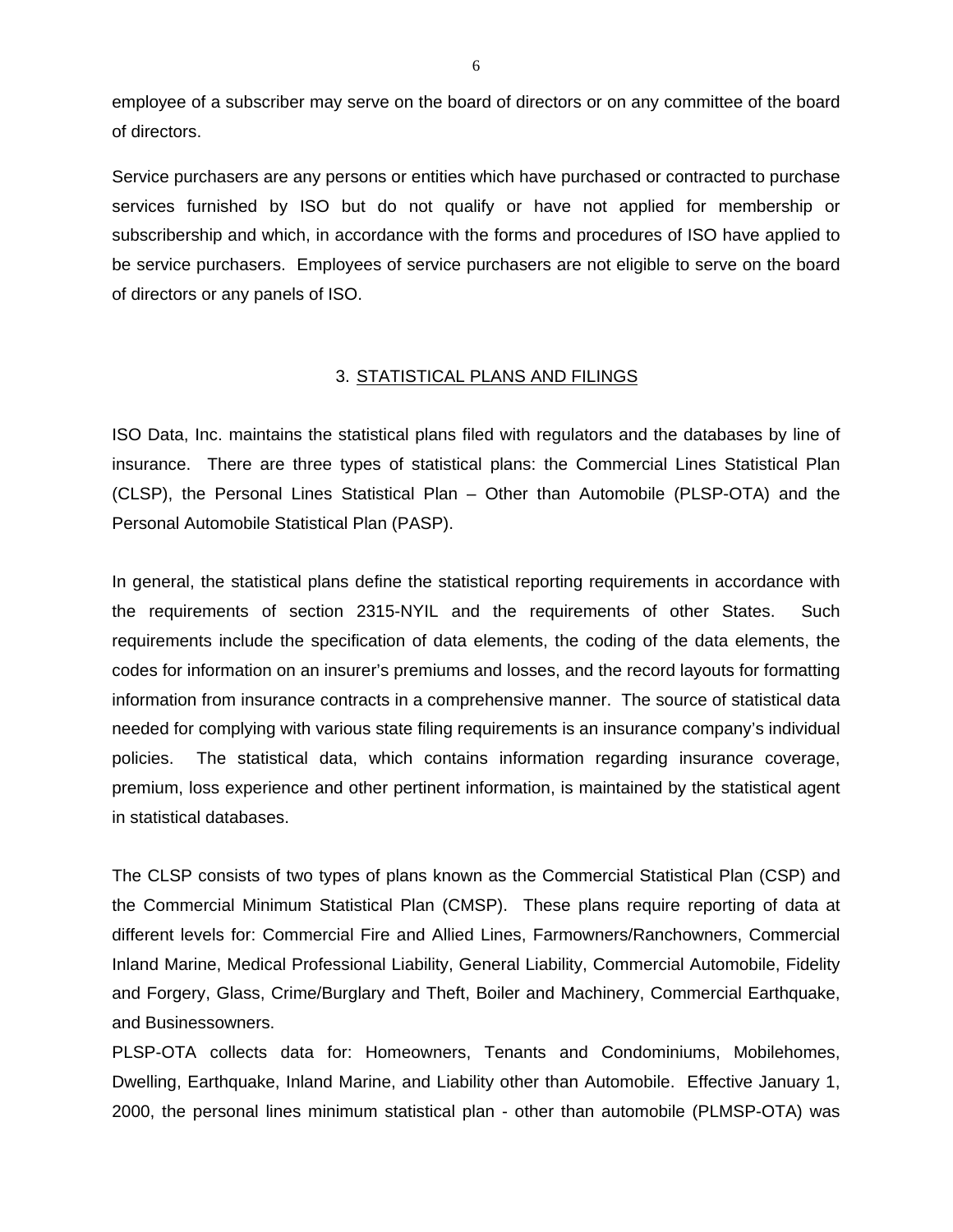replaced by the Personal Lines Statistical Agent Plan – Other than Auto (PLSAP - OTA) which recognizes that some companies write small volumes of business for some lines of insurance.

The personal automobile statistical plan (PASP) collects data for personal automobile line of business. Effective January 1, 2000, the Personal Auto Minimum Statistical Plan (PAMSP) was replaced by the Personal Lines Statistical Agent Plan (PLSAP - Auto) which recognizes that some companies write small volumes of business for some lines of insurance.

The New York private passenger automobile business statistics are also subject to Statistical Data Monitoring System (SDMS) in accordance with the requirements of Regulation 103. The purpose of this requirement is to assure the accuracy and reliability of private passenger automobile statistical data reported to the Department by its licensed statistical agents.

ISO files the composite statistical data with the Department annually. As per ISO's letter dated November 17, 2005, the composite statistical data of ISO members and subscribers which reported their statistical data for the year 2003 has been filed with the Department as follows:

| Line of Insurance              | Date Filed |
|--------------------------------|------------|
| Commercial fire & allied lines | 12/15/2004 |
| <b>Businessowners</b>          | 12/15/2004 |
| Farmowners                     | 12/15/2004 |
| Commercial inland marine       | 12/15/2004 |
| Personal inland marine         | 02/11/2005 |
|                                |            |
| Medical/professional liability | 01/19/2005 |
| General liability -            |            |
| $-$ OL&T                       | 01/19/2005 |
| $-M&C$                         | 01/19/2005 |
| - Products                     | 01/19/2005 |
| Commercial auto -              |            |
| - Liability                    | 02/08/2005 |
| - Physical damage              | 02/08/2005 |
| Burglary & theft               | 12/15/2004 |
| Glass                          | 12/15/2004 |
| Boiler & machinery             | 12/15/2004 |
| Personal theft                 | 02/11/2005 |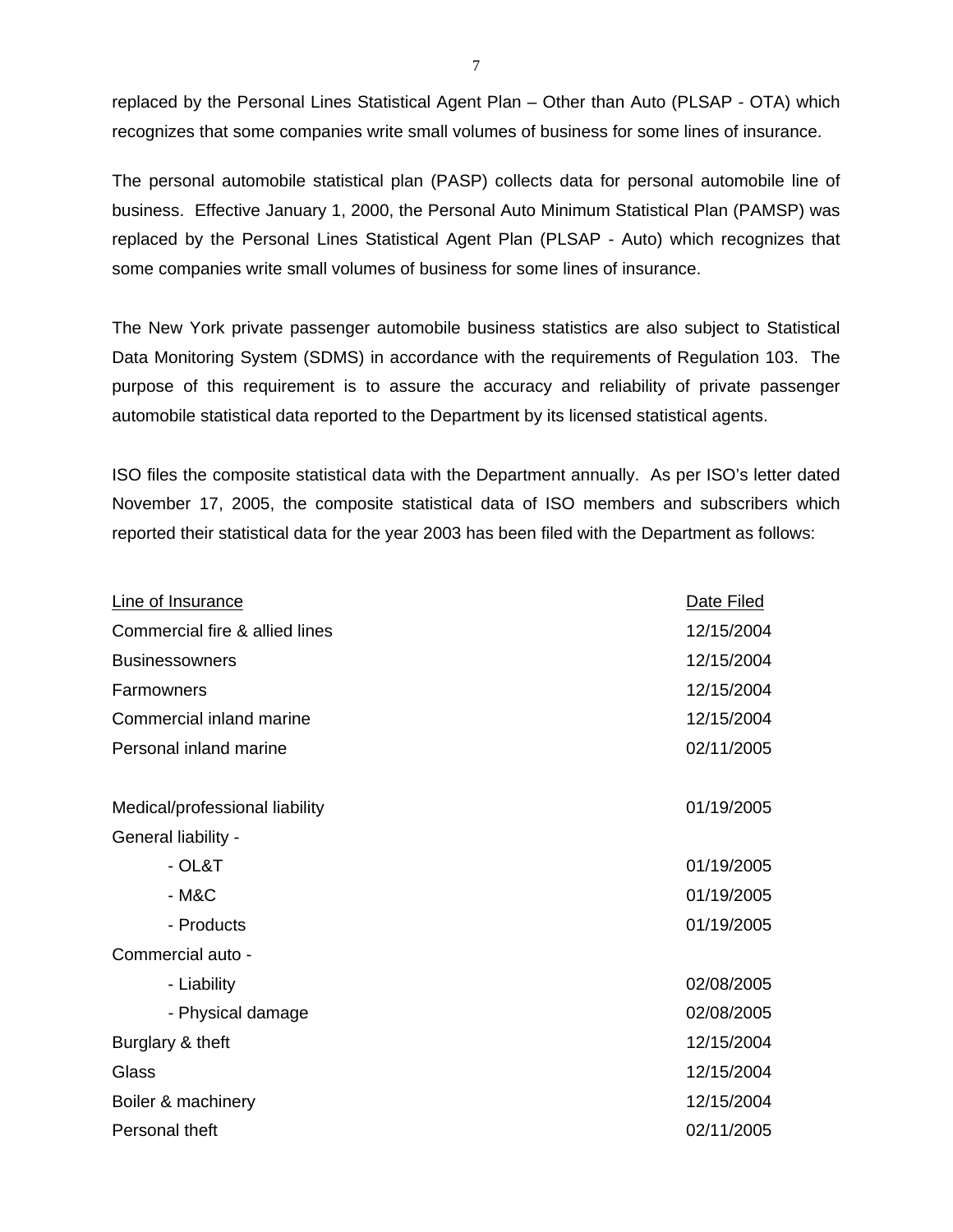<span id="page-10-0"></span>Personal auto -

| - Liability                  | 04/05/2005 |
|------------------------------|------------|
| - Physical damage            | 04/05/2005 |
| Homeowners                   | 02/11/2005 |
| Dwelling fire & allied lines | 02/11/2005 |
| Personal liability           | 02/11/2005 |
| Aviation                     | 04/08/2005 |

### 4. SIGNIFICANT PROGRAM AND RATE LEVEL CHANGES

### a. Advisory Prospective Loss Costs

ISO reviews experience of the lines of business it services on an annual or biennial basis. If the review indicates a loss cost level change, ISO submits a filing to the Department to revise its advisory prospective loss costs and/or increased limits factors.

An overview of ISO experience-based filings approved during the examination period that was provided by ISO on December 9, 2005 appears below.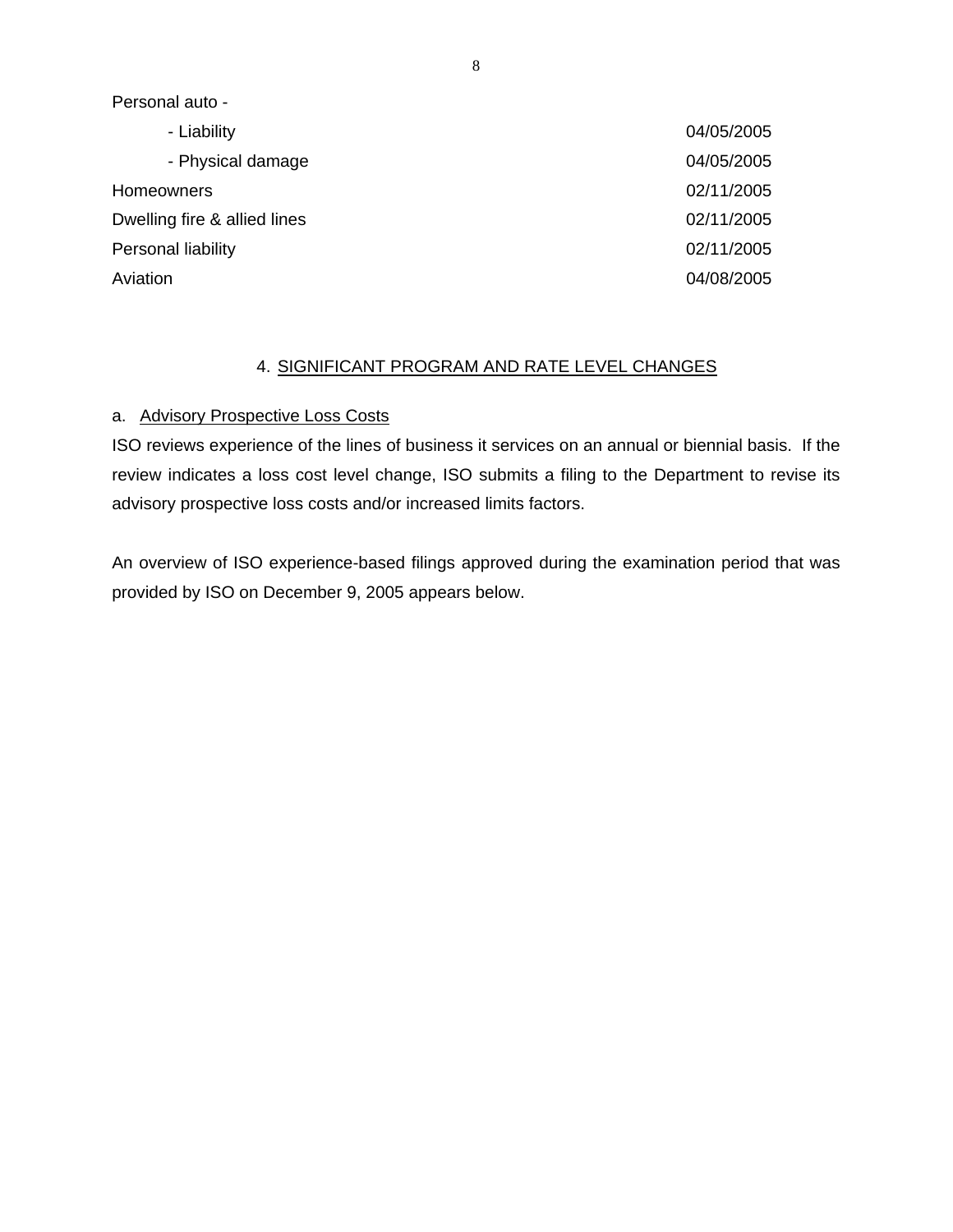#### Basic Limits Loss Costs Revisions

| Line of Business                          | 2000 |          | 2001 |         | 2002 |          | 2003 |        | 2004 |          |
|-------------------------------------------|------|----------|------|---------|------|----------|------|--------|------|----------|
|                                           | Date | Change   | Date | Change  | Date | Change   | Date | Change | Date | Change   |
| <b>Personal Auto</b>                      |      |          |      |         | 8/1  | 3.8%     |      |        | 4/1  | 1.1%     |
| Homeowners                                |      |          |      |         |      |          |      |        | 7/1  | $-18.3%$ |
| Dwelling Fire &EC                         |      |          |      |         |      |          |      |        |      |          |
| <b>Inland Marine-Personal</b>             | 8/1  | $-15.1%$ |      |         |      |          | 3/1  | 18.7%  |      |          |
| <b>Personal Liability</b>                 |      |          | 1/1  | 8.5%    |      |          |      |        |      |          |
| <b>Commercial Auto</b>                    | 7/1  | $-6.8%$  | 7/1  | $-0.8%$ |      |          | 2/1  | 5.2%   | 4/1  | 5.0%     |
| <b>Commercial Auto Zone Rated</b>         |      |          |      |         |      |          | 2/1  | 20.3%  |      |          |
| GL-(Prem/Ops & Products)<br><b>GL-NYC</b> |      |          | 11/1 | 1.7%    |      |          | 2/1  | 7.6%   |      |          |
| Apartments/Tenements                      |      |          |      |         |      |          | 11/1 | 24.9%  |      |          |
| <b>Commercial Fire &amp; Allied Lines</b> | 11/1 | $-9.3%$  | 11/1 | $-3.6%$ |      |          |      |        |      |          |
| <b>Commercial Package Policies</b>        | 3/1  | 2.0%     | 1/1  | $-2.4%$ | 1/1  | 3.6%     |      |        |      |          |
| <b>Hospital Prof. Liability</b>           |      |          | 7/1  | 7.8%    | 12/1 | 1.0%     |      |        |      |          |
| <b>Businessowners</b>                     | 2/1  | $-26.1%$ | 2/1  | $-6.4%$ |      |          |      |        |      |          |
| <b>Boiler &amp; Machinery</b>             |      |          | 10/1 | $-9.5%$ |      |          | 12/1 | 7.4%   |      |          |
| Farm & Farm Inland Marine                 |      |          | 9/1  | $-6.4%$ |      |          |      |        | 6/1  | 0.3%     |
| Inland Marine - Commercial                | 9/1  | $-9.2%$  |      |         | 10/1 | $-12.3%$ |      |        |      |          |
| Crime/Fidelity                            | 9/1  | 5.3%     |      |         | 8/1  | $-5.0%$  |      |        | 9/1  | 10.3%    |
| <b>Increased Limits Revisions</b>         |      |          |      |         |      |          |      |        |      |          |
| <b>Commercial Auto</b>                    |      |          | 7/1  | 3.5%    | 7/1  | 4.2%     |      |        | 4/1  | $-3.5%$  |
| GL- Prem/Ops                              |      |          | 1/1  | $-0.2%$ | 9/1  | 2.4%     |      |        | 11/1 | 7.1%     |
| GL-Products Liab.                         |      |          | 1/1  | $-2.1%$ |      |          |      |        | 11/1 | 0.4%     |
| <b>Hospital Prof. Liability</b>           |      |          | 1/1  | $-3.3%$ |      |          | 8/1  | 5.1%   |      |          |
| <b>Nursing Home Prof Liability</b>        |      |          |      |         | 10/1 | 19.5%    |      |        |      |          |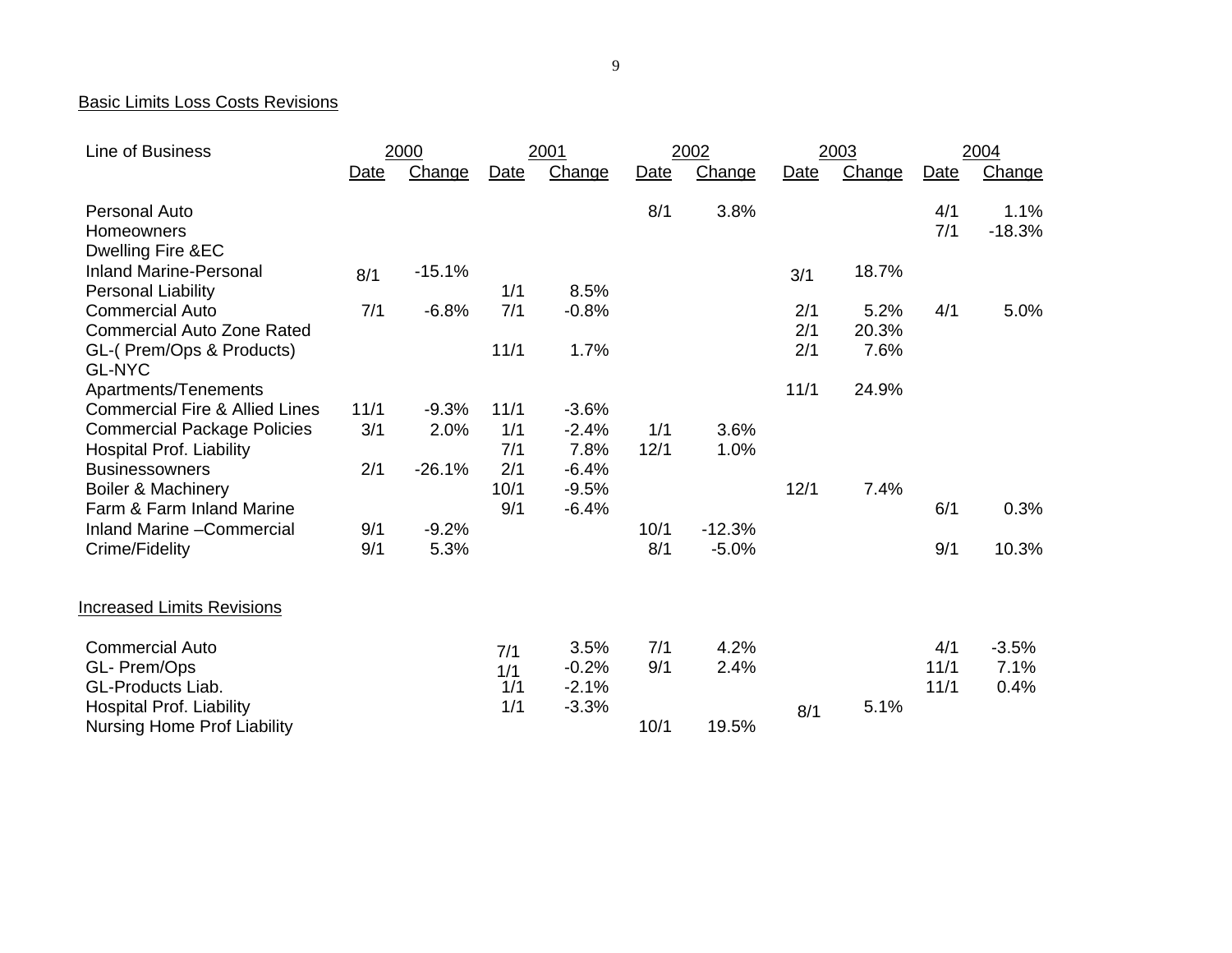#### <span id="page-12-0"></span>b. Policy Forms, Endorsements and Program Manuals

ISO submits revisions to its insurance programs (policy forms and endorsements, manual rules and pricing considerations) as needed to reflect changes in New York statutes, regulations and Department circular letters as appropriate. ISO also makes changes to its programs in response to general developments in the marketplace, societal changes, competitive needs and general advancements in the property/casualty industry.

One such development during the examination period was related to terrorism coverage. Following the events of September 11, 2001, ISO began to re-examine exclusionary policy language in property and liability policies related to terrorism coverage. In response to the Terrorism Risk Insurance Act of 2002 (TRIA), ISO filed various forms related to losses from "certified acts of terrorism" for insurers to use on existing, new, and renewal policies. It also developed and filed loss costs for terrorism coverage for Commercial Property, General Liability, Commercial Auto and Businessowners policies.

# 5. METHODOLOGY OF NOTIFICATION OF APPROVAL FOR FORMS, RULES AND LOSS COSTS

ISO advises its participating insurers of the filing of forms, rules and loss costs in New York through publication of insurance circulars. Once the filing is approved by the New York State Insurance Department, ISO releases a follow-up circular advising the insurers of the approval, and the approximate date by which the material will be available through ISO's electronic and paper-based distribution systems. Manuals are typically distributed 30 to 60 days prior to the actual effective date. ISO also makes the manuals available through ISONet.

For the Commercial Fire line of business, ISO uses the Specific Commercial Property Evaluation Schedule (SCOPES) to develop specific loss costs for the basic group I cause of loss, for properties that are nor subject to class rating. After a building/occupancy is surveyed the information is entered into ISO's Specific Property Information System where users can access Experience Level Adjustment (ELA) factors, and Basic Group I (BGI) and Basic Group II (BGII) loss costs.

### 6. ASSESSMENTS AND INCENTIVE PROGRAMS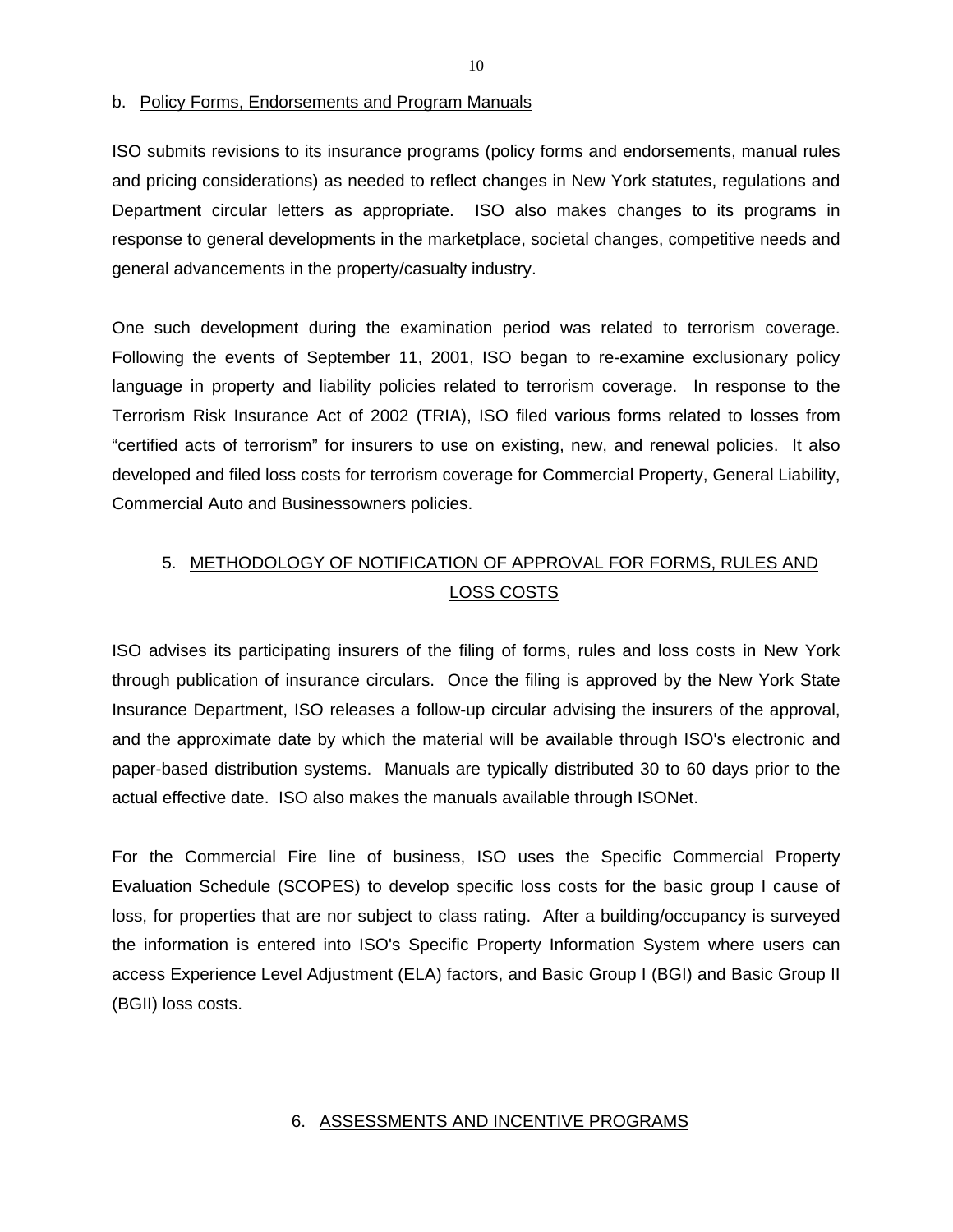### <span id="page-13-0"></span>Assessment Fees and Charges

a. Assessment Fees and Charges<br>ISO calculates the charges for participation by line of insurance and by the service purchased. Each charge may have as many as three parts:

- A flat fee for each service and State selected.
- A fixed rate amount based on the company's premium volume.
- Premium volume credits and statistical reporting credits.

The total charge for any service is the flat fee plus the fixed rate amount less any applicable credits. Premium volume credits reduce a company's total charges as their premium volume exceeds various thresholds. These credits are available for: Personal Auto, Dwelling Fire, Homeowners, Commercial Inland Marine, and Medical Professional Liability.

### **Incentive Assessment Program (IAP)**

b. Incentive Assessment Program (IAP)<br>Late and/or erroneous data submissions of statistical data create substantial delays, and incur additional expenses in data processing. IAP was developed to reallocate some of the additional expenses generated by late and inaccurate submissions of data to those companies responsible for the additional expenses. It discourages delays and reporting of erroneous data, takes positive action to meet the needs of participating companies, and facilitates compliance with statutory and regulatory requirements. All insurers affiliated to report statistics under the Calls for Statistics (Calls) are subject to the IAP.

### 7. FINANCIAL STATEMENTS

ISO's financial records were audited annually by a firm of certified public accountants. An unqualified opinion was rendered for every year during the examination period.

### 8. DATA VERIFICATION PROCEDURES, INFORMATION SYSTEM AND FIELD REVIEW

The Department retained a consulting actuary to assist the Department in conducting an examination of ISO by performing a review of data collection and quality control procedures, and information systems. In addition, a field review of some of the companies was performed by the examiners to determine their compliance with ISO's statistical reporting plans.

### a. Data Collection and Quality Control Procedures

The objectives of this review were: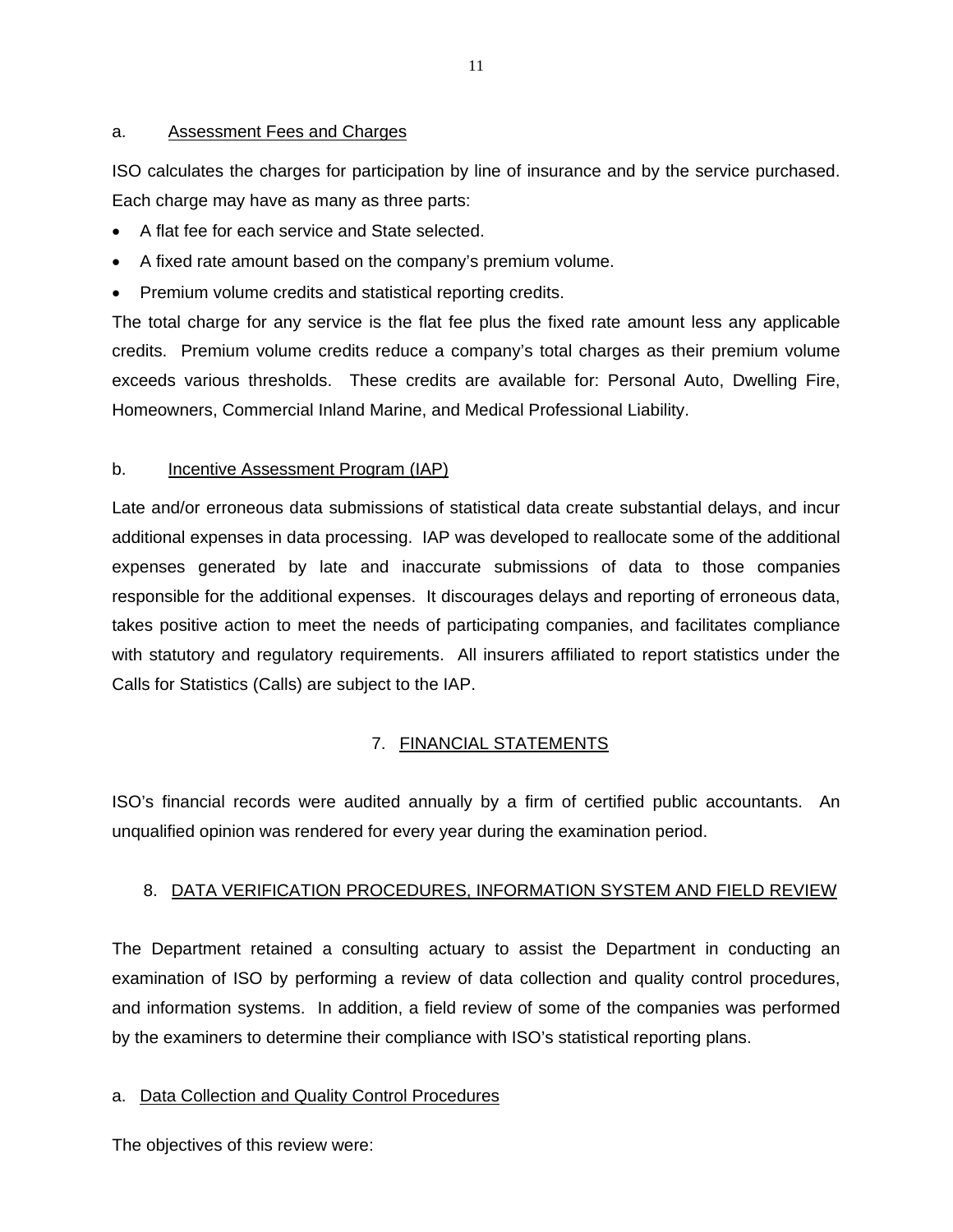- <span id="page-14-0"></span>(i) Conduct an actuarial review of ISO's data reconciliation and verification process with respect to data submitted by insurers in order to evaluate ISO data collection, data handling procedures, and the quality of ISO data.
- (ii) Review the accuracy of the ISO database and whether there are adequate quality control procedures in place to assure the accuracy of the data as reported by insurers and processed by ISO.
- (iii) Review whether ISO reconciles the data reported to it with the data reported in insurers' annual statements and, if so, how this reconciliation is accomplished and what steps, if any, ISO takes when these data do not match.
- (iv) Review whether ISO has adequate procedures to assure that data used for classification and territorial relativities are complete and reliable.
- (v) Identify what procedures ISO has in place to assure the reliability of data used for calculating loss development factors and other adjustments to losses.

The findings of this review were:

ISO data collection and data handling procedures, through the arrival of the data, editing steps, departures with errors correction and resubmissions, and close-out procedures, establish datasets of suitable quality to pass to the actuarial teams for analysis.

The quality control procedures for each of the statistical plans – Commercial-Full Level (CSP), Commercial-Minimum (CMSP), Personal Lines-Other Than Auto (PLSPOTA) and Personal-Auto (PASP) – are appropriate to ensure that the data entering the actuarial analysis is sufficiently accurate.

The reconciliation process and its correction procedures provide reasonable assurance that the statistical submissions agree with insurer's reported financial data, or that the regulatory entities are appropriately notified when these do not agree.

The procedures established by ISO to assure data used for classification and territorial analyses result in reasonably accurate data entering the calculations for indicated relativities for territories and classes.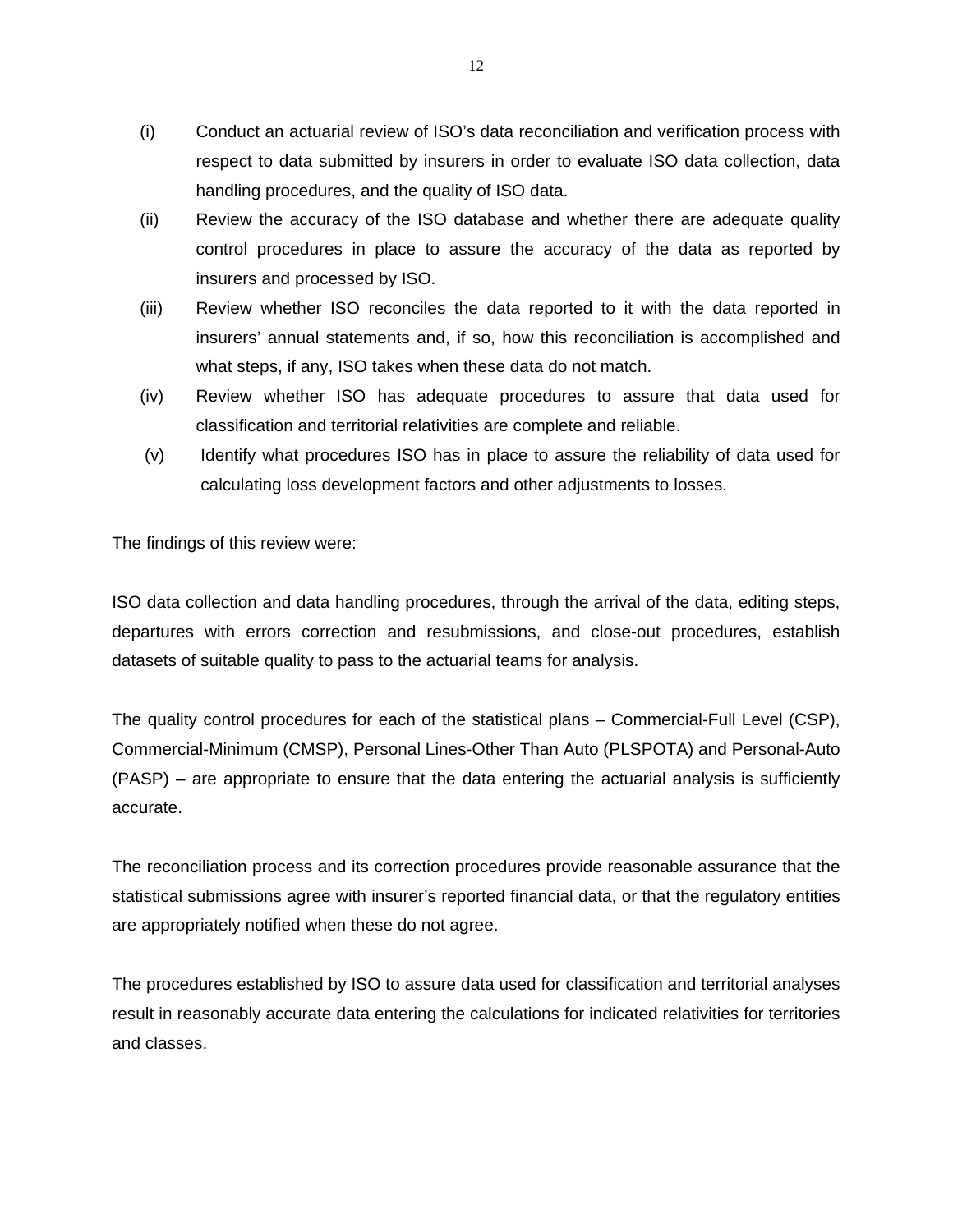The control procedures established by ISO to assure the reliability of data used for calculating loss development factors, deductible adjustments, and other adjustments to losses result in reasonably accurate data entering those calculations.

There are many checkpoint controls used by ISO to ensure the reliability of data. Generally, data is excluded only when it is not able to be trusted as correct. Controls ensure that excluded data plus included data matches to originating datasets. Disclosures concerning excluded data are clear. Quality assurance comparisons within company, between companies and between years result in actuarial data suitable for analysis.

The procedures ISO utilizes to follow-up with insurers who have reporting errors, along with the assessment of fines, are adequate to allow for the inclusion of data from most insurers in statistical filings and ratemaking exhibits. ISO has developed a database, DQID, to assist in logging and tracking reporting errors. Most errors are identified in the initial review of data, referred to as front-end edits. Thresholds have been developed for each Statistical Plan for which an insurer may provide submissions. If the error rates are outside of these thresholds, the submission is rejected.

Back-end edits involve a visual review of the data by ISO personnel to identify anomalies and possible errors. Individuals involved in this portion of the process possess substantially more industry experience than those who work to resolve front-end edits. While the decision to investigate is judgmental based upon experience, this practice was found to be reasonable. While there are no explicit thresholds, there are well documented internal guidelines for the data check processes. These types of control procedures produce actuarial reviews of good quality with sufficiently large bodies of data.

There are some companies who, for various reasons, are unable to correct errors prior to the submission of statistical filings with the New York State Insurance Department, or who do not provide submissions at all. These companies will be excluded from statistical filings until the submission is received and/or the errors are corrected. However, per regulatory requirements, the New York State Insurance Department is notified of these companies in a memo that accompanies the statistical filings each year.

### b. Information Systems

The objectives of this review were: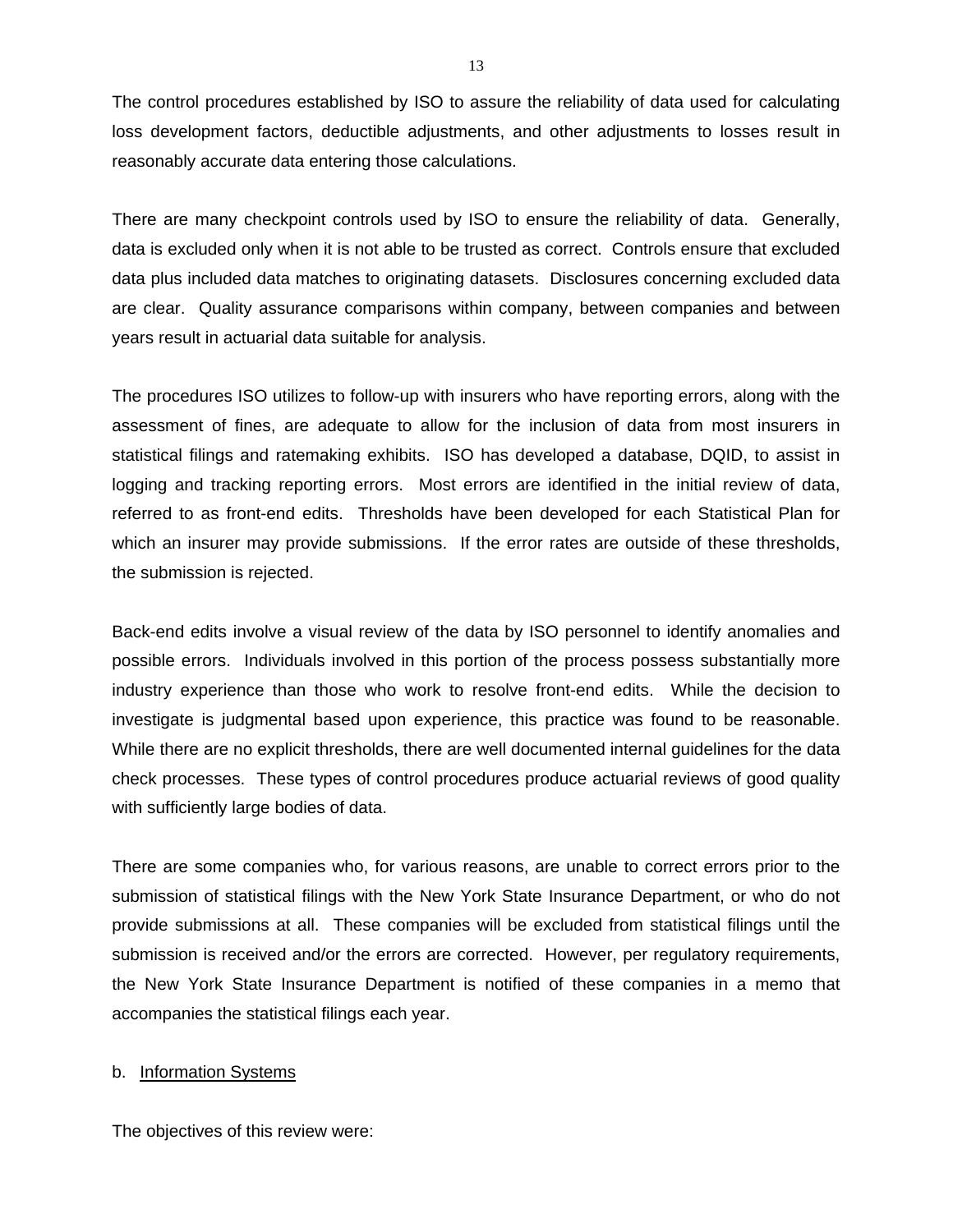- <span id="page-16-0"></span>(i) Review ISO's information systems operations, which may include interviews with ISO staff, in order to determine the accuracy and adequacy of management reports.
- (ii) Review and critique various program testing phases and documentation used by ISO to implement current information systems; treatment of known problems, and the adequacy of the overall systems environment and data conversions.
- (iii) Review and report on ISO's Internet based initiatives and operations.
- (iv) Identify operational problems that may involve the review of original requirements and planning documents and the testing of interfaces between various operating systems.

The findings of this review were:

Through a series of interviews with ISO's personnel, review of documentation provided, observation of controls and judgmental and statistical sampling, it is concluded that management reports are reasonably adequate and accurate.

The review of ISO's program testing procedures, phases and documentation to implement information systems, treatment of known problems, data conversions and the adequacy of the overall systems environment found that problems identified are appropriately addressed and the process to receive data from insurers and convert such data over to ISO systems is adequately controlled.

However, procedures surrounding the implementation process are not adequately documented and do not provide assurance that new implementations are authorized prior to development and appropriately tested prior to being introduced into the live environment. Additional weaknesses were found in the following significant areas: physical access, logical access and business continuity. In view of the weaknesses noted in these areas, the Department has the following recommendations:

- ISO should document user and IT management authorization to perform application changes, periodically review System Management Facility (SMF) reports or FootPrint reports to validate the integrity of the Endevor system and continue with the procedures of attaching test plans to the Unicenter Service Desk records.
- ISO should ensure that management approval is obtained and documented prior to beginning work on a project and at critical stages of its development as required by its system development lifecycle (SDLC).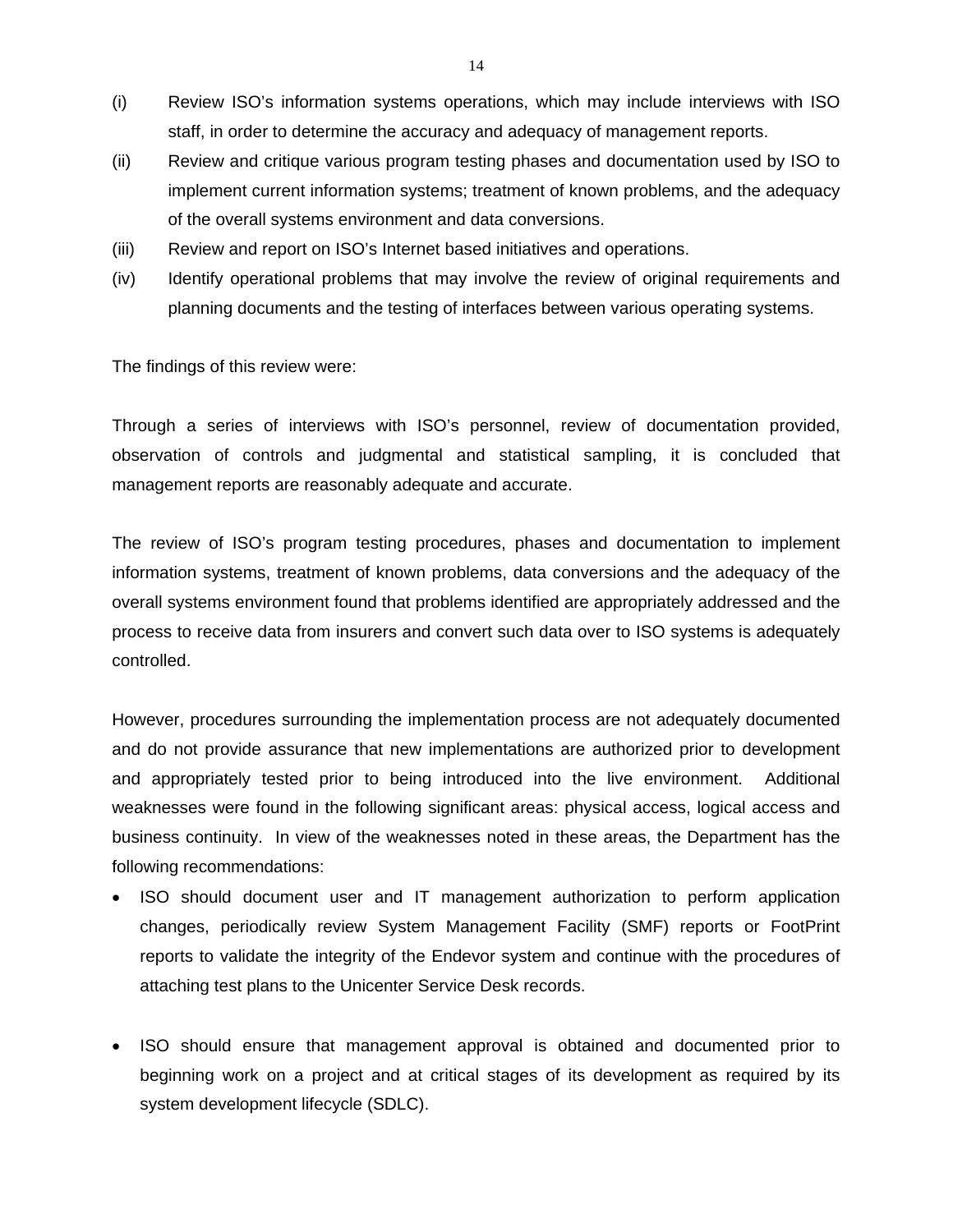- ISO should modify the tape library configuration so that only personnel whose jobs require the right to use the tape library are granted access.
- ISO should establish a policy to standardize their password policy and parameters across all platforms and applications such that they are a minimum 7 characters, unique, tracked at least 32 generations (24 for Windows), not similar, do not contain adjacent digits, do not contain repeating characters, disabled after a maximum 5 incorrect login attempts, expire at least quarterly and cannot be changed within 2 days of a previous change, contain letters and at least one number, cannot be changed for at least 2 days unless reset by an Administrator, require complexity, where possible, and expire after a maximum of 90 days.
- ISO should enhance its termination policies and procedures to require the appropriate security officer be assigned responsibility for development and enforcement of termination policies and procedures, notify all administrators of employee transfers and terminations, remove system, application and any additional access in a timely fashion for terminated users, and delete ID's that have not been used in 90 days from the system.
- ISO should maintain authorization forms, approved by appropriate management, for access to its systems and applications, define procedures for periodic reviews of access privileges, perform the reviews at least annually, maintain documentation of the reviews to confirm that access levels are appropriate and up to date, and include in these reviews complete recertification of every user with access to any processing platform or application.
- ISO should continue with its current project to improve the Business Continuity Plans based on business impact analyses and the plans should include: guidelines on how to use the continuity plan, emergency procedures to ensure the safety of all affected staff members, response procedures to minimize damage to the business during the incident, manual processing procedures to be used while computer systems are not available, prioritized business functions to expedite effective recovery, recovery procedures to restore the business to the state it was in prior to the incident, procedures to safeguard and reconstruct the home site, coordination procedures with public authorities, communication procedures with stakeholders, employees, key customers, critical suppliers, stockholders and management, and critical information on continuity teams, affected staff, customers, suppliers, public authorities and media. To ensure an effective continuity plan, management should assess its adequacy on a regular basis or upon major changes to the business or IT infrastructure. This requires careful preparation, documentation, reporting test results and, according to the results, implementing an action plan.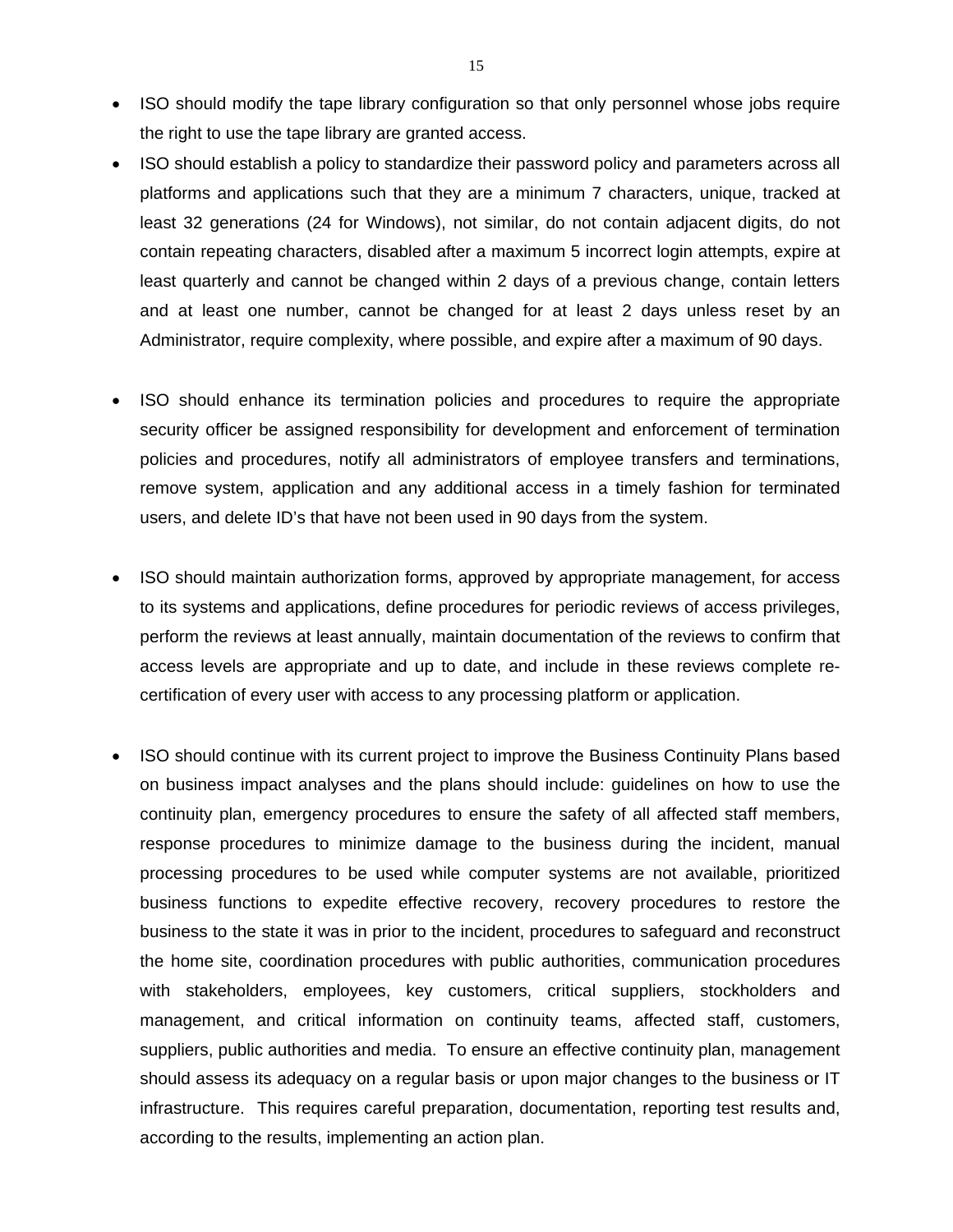ISO utilizes the internet for email correspondence with insurance companies and for receiving submissions from these companies. It is found that initiatives with regard to the receipt of submissions are reasonably sound and that the procedures are adequately controlled. Outgoing email is not scanned for potentially damaging or inappropriate content; however this does not pose a significant risk to internet operations.

The review did not find significant operational problems involving the review of original requirements or planning documentation or the testing of interfaces between applications.

### c. Field Review of Company Compliance

In order to further assess the accuracy of the data collected by ISO, a field review of three companies was performed. These companies were: Tower Insurance Company, Countrywide Insurance Company and Greater New York Mutual Insurance Company.

The following audit procedures were used during this review:

- (i) Verification of the carrier's internal data field records with the information contained in the original application, policy, endorsement and loss notice.
- (ii) Verification of the carrier's internal data records with data reported to ISO.
- (iii) Resolution of any differences in the data caused by multiple endorsements, cancellations and/or reinstatements;
- (iv) Verification of entries for each type of report (premium, paid losses, unpaid losses, etc.).
- (v) Verification of the total amount of premium, losses, and count of policy transactions reported.
- (vi) Verification of supplemental submissions and corrections by companies to their original submissions to ISO.

Random sampling technique was employed for the selection of samples. The size of each sample was restricted and based upon the premium and loss records for the general liability and personal lines of business.

Although some data entry and coding problems were noted, the companies substantially met the reporting standards established by ISO.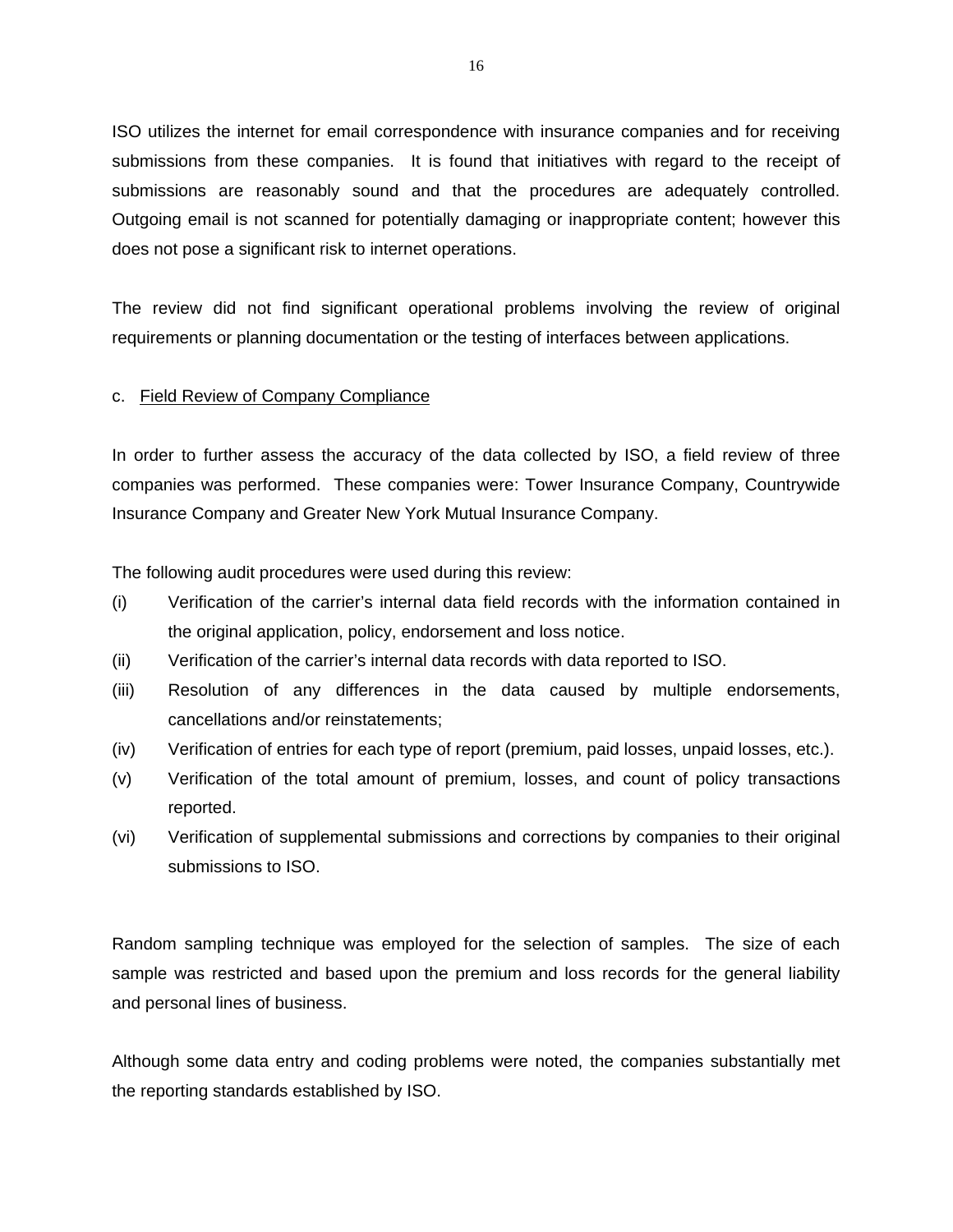### <span id="page-19-0"></span>9. ISO's FUNCTION AS A CENTRAL ORGANIZATION FOR AUTOMOBILE LOSS REPORTING

In 1998, ISO was designated as a central organization in place of the National Insurance Crime Bureau (NICB) for the reporting of private passenger automobile losses, including total theft losses, and all other first or third party losses exceeding \$2,500, pursuant to Department Regulation 64, Section 216.8. The purpose of Regulation 64, Section 216.8 is to implement the provisions of section 3412 of the Insurance Law, which provides for measures to be applied by insurers and a central organization engaged in loss prevention in order to prevent payment of fraudulent claims arising under automobile physical damage policies.

### 10. COMPLIANCE WITH PRIOR REPORT ON EXAMINATION

The recommendation made in the prior Report on Examination and ISO's response to each is listed below:

1. In the prior Report on Examination, it was recommended that ISO conduct random checks of data at the insurance company level (Page 37). In its response on July 22,1996, ISO stated that the recommendation was virtually identical to the one stated in the 1981 New York Examination report and its comments made to such recommendation was still pertinent. ISO maintained its belief that cost of conducting audit by the statistical agent would be prohibitive and could not be justified when compared with the anticipated minimal benefits in data quality from such audit. In addition, ISO stated that many checks and balances were already in place.

Based on ISO's response and the result of the current field review conducted by the Department, it seems that random checks of data at the insurance company level are not necessary.

### 11. CURRENT COMMENTS AND RECOMMENDATION

The following is a summary of recommendations as set forth in pages 14-16 of the report:

- a. ISO should document user and IT management authorization to perform application changes, periodically review System Management Facility (SMF) reports and continue with the procedures of attaching test plans to the Unicenter Service Desk records.
- b. ISO should ensure that management approval is obtained and documented prior to beginning work on a project and at critical stages of its development as required by its system development lifecycle (SDLC).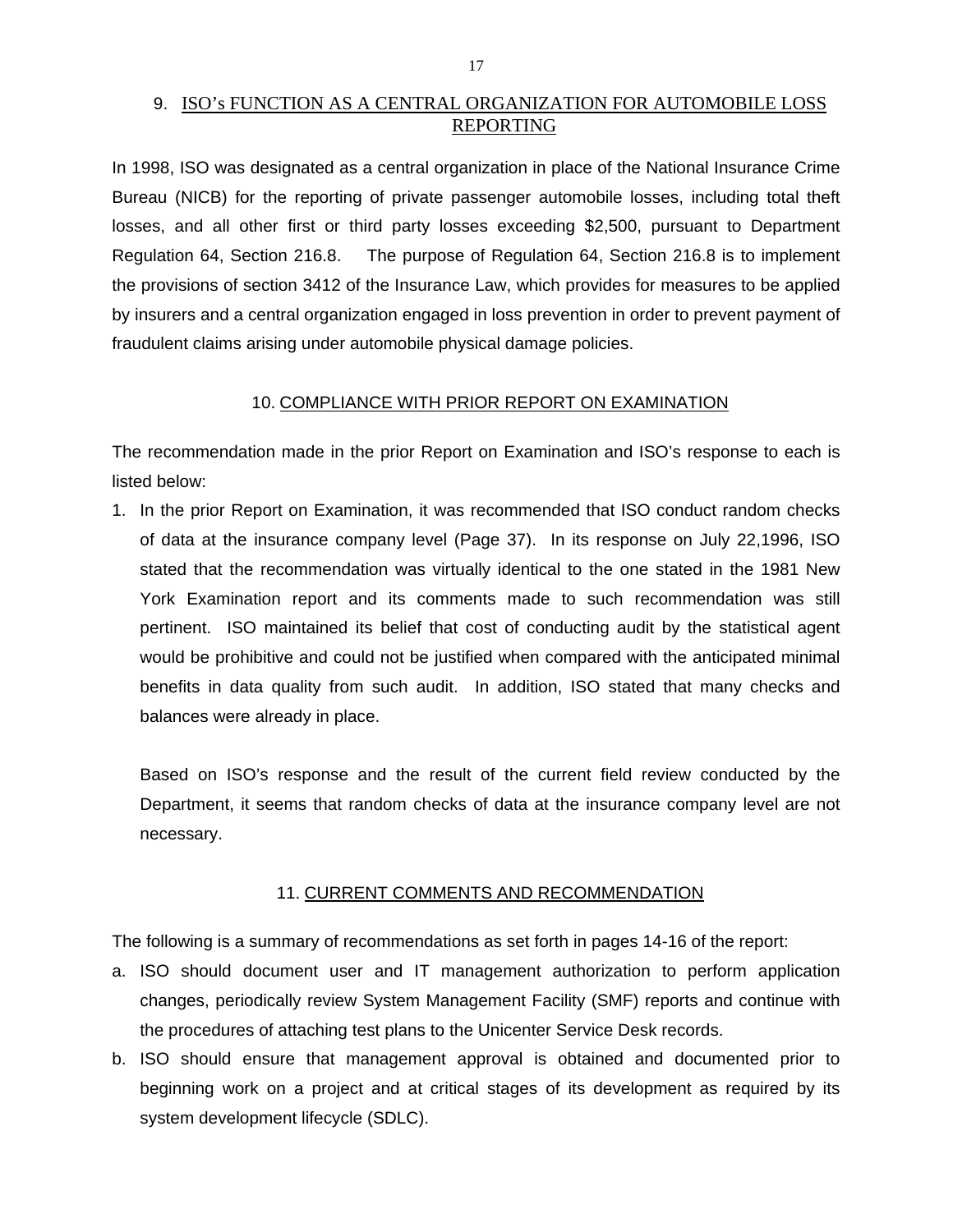- c. ISO should modify the tape library configuration so that only personnel whose jobs require the right to use the tape library are granted access.
- d. ISO should establish a policy to standardize their password policy and parameters across all platforms and applications, enhance its termination policies and procedures, maintain appropriate authorization forms for access to its systems and applications, define procedures for periodic reviews of access privileges, perform the reviews at least annually, and maintain documentation of the reviews to confirm that access levels are appropriate and up to date.
- e. ISO should continue with its current project to improve the Business Continuity Plans based on business impact analyses.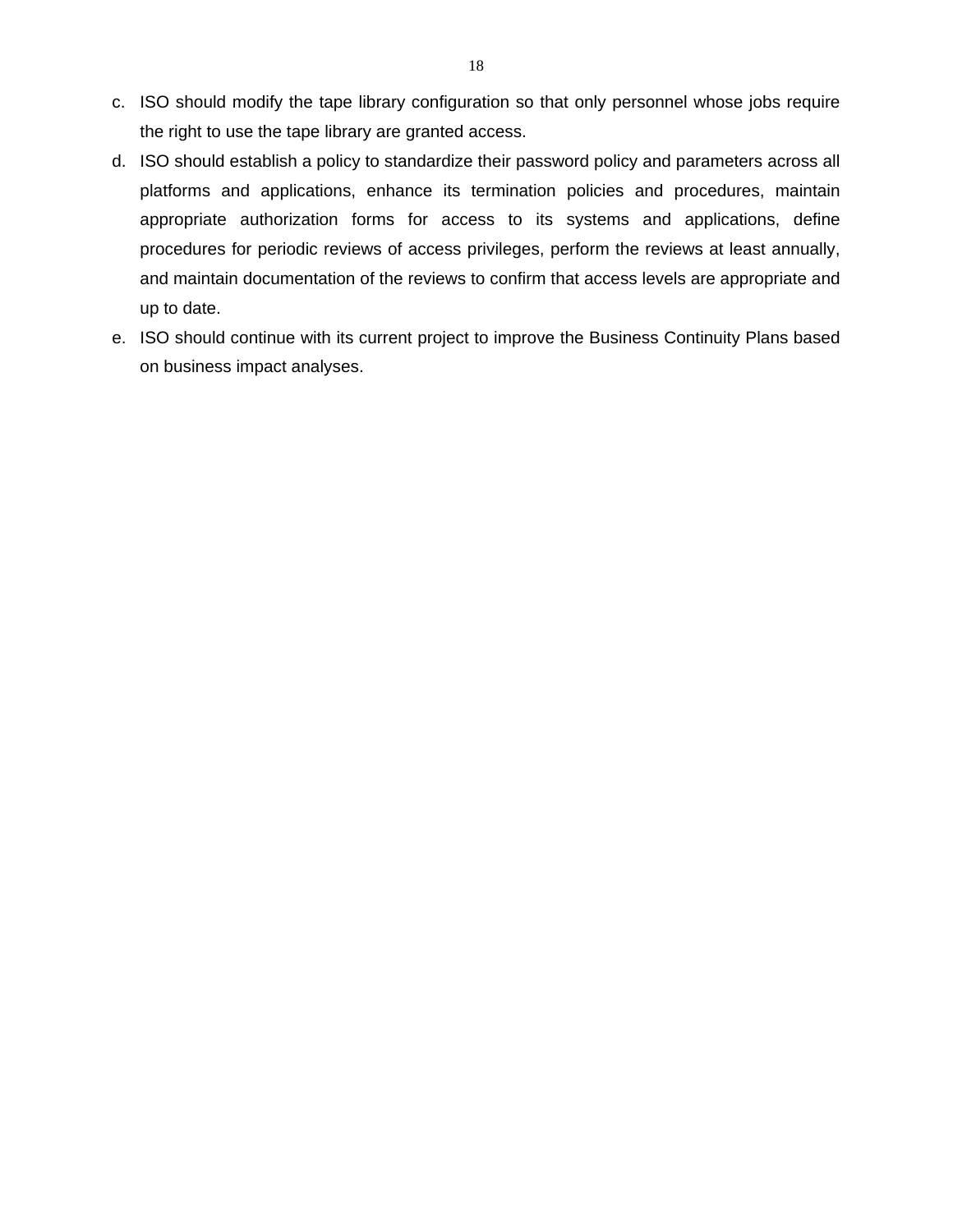Respectfully submitted,

 Kamal Mohamed Senior Insurance Examiner

\_\_\_\_\_\_\_\_\_\_\_\_\_\_\_\_\_\_\_\_\_\_\_\_\_

\_\_\_\_\_\_\_\_\_\_\_\_\_\_\_\_\_\_\_\_\_\_\_\_\_

STATE OF NEW YORK }

} SS.

COUNTY OF NEW YORK}

Kamal Mohamed, being duly sworn, deposes and says that the foregoing report, subscribed by him, is true to the best of his knowledge and belief.

Kamal Mohamed

Subscribed and sworn to before me this \_\_\_\_\_\_\_\_ day of \_\_\_\_\_\_\_\_\_\_\_\_\_\_\_\_\_, 2009